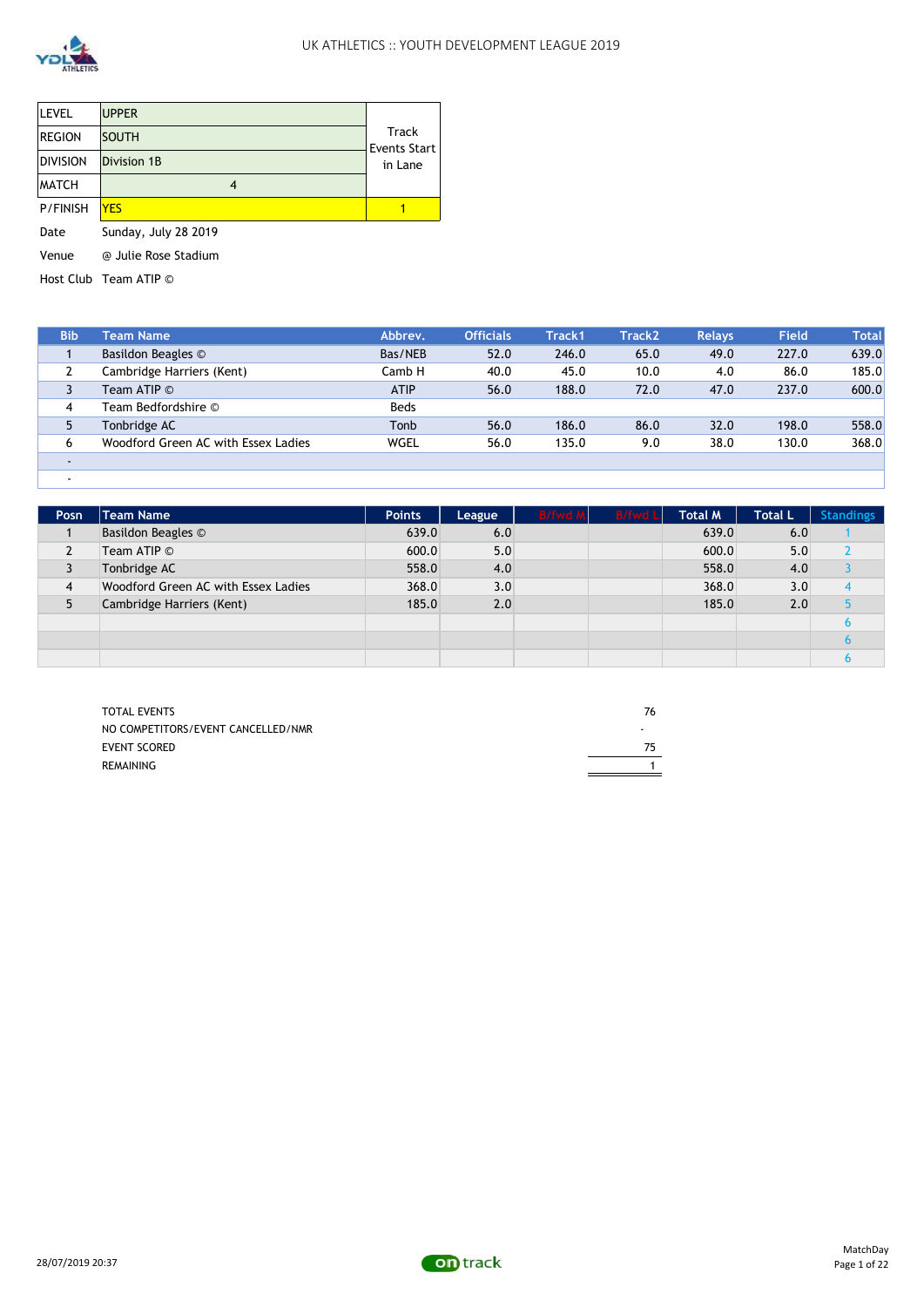

## **28/07/2019**

|                |    | 100m U20 Men A          | Wind        | $-0.3$   |                |                |     | 100m U20 Men B          | Wind        | $-2.6$   |                         |
|----------------|----|-------------------------|-------------|----------|----------------|----------------|-----|-------------------------|-------------|----------|-------------------------|
|                |    | Posn No. Athlete        | Club        | Perf     | <b>AAA</b>     |                |     | Posn No. Athlete        | Club        | Perf     | AAA                     |
| 1              | 1  | <b>ADEYEYE William</b>  | Bas/NEB     | 11.06    | $\overline{3}$ | 1              | 11  | <b>HARDING Joseph X</b> | Bas/NEB     | 11.20    | $\overline{\mathbf{3}}$ |
| 2              | 6  | ADUM-YEBOAH Matthew     | WGEL        | 11.09    | 3              | $\overline{2}$ | 66  | <b>HAKEEM Winfred</b>   | WGEL        | 11.50    |                         |
| 3              | 3  | <b>JAMES Daniel</b>     | <b>ATIP</b> | 11.44    |                | 3              | 55. | <b>RIGBY Callum</b>     | Tonb        | 12.09    |                         |
| 4              | 2  | <b>MOORE Luke</b>       | Camb H      | 11.49    |                | 4              |     | 22 AKOR Peter           | Camb H      | 12.18    |                         |
| 5              | 5  | <b>SMITH George</b>     | Tonb        | 11.79    |                | 5              |     | 33 GARSIDE Adam X       | <b>ATIP</b> | 13.02    |                         |
| 6              |    |                         |             |          |                | 6              |     |                         |             |          |                         |
| 7              |    |                         |             |          |                | 7              |     |                         |             |          |                         |
| 8              |    |                         |             |          |                | 8              |     |                         |             |          |                         |
|                |    | 200m U20 Men A          | Wind        | $-0.5$   |                |                |     | 200m U20 Men B          | Wind        | 0.8      |                         |
|                |    | Posn No. Athlete        | Club        | Perf     | <b>AAA</b>     |                |     | Posn No. Athlete        | Club        | Perf     | AAA                     |
| 1              | 6  | ADUM-YEBOAH Matthew     | WGEL        | 22.35    | 3              | 1              |     | 66 HAKEEM Winfred       | WGEL        | 22.98    |                         |
| $\overline{2}$ | 1  | <b>ADEYEYE William</b>  | Bas/NEB     | 22.74    |                | $\overline{2}$ | 11  | <b>JEFIA Dennis</b>     | Bas/NEB     | 23.51    |                         |
| 3              | 3  | <b>JAMES Daniel</b>     | <b>ATIP</b> | 23.25    |                | 3              |     | 55 RIGBY Callum         | Tonb        | 24.11    |                         |
| 4              | 5  | <b>SMITH George</b>     | Tonb        | 24.00    |                | 4              | 33  | DOUGAL Barnaby          | <b>ATIP</b> | 25.09    |                         |
| 5              |    |                         |             |          |                | 5              |     |                         |             |          |                         |
| 6              |    |                         |             |          |                | 6              |     |                         |             |          |                         |
| 7              |    |                         |             |          |                | 7              |     |                         |             |          |                         |
| 8              |    |                         |             |          |                | 8              |     |                         |             |          |                         |
|                |    | 400m U20 Men A          |             |          |                |                |     | 400m U20 Men B          |             |          |                         |
|                |    | Posn No. Athlete        | Club        | Perf     | AAA            |                |     | Posn No. Athlete        | Club        | Perf     | AAA                     |
| 1              | 1  | <b>CHAPMAN Harrison</b> | Bas/NEB     | 50.70    | 3              | 1              | 11  | <b>ADENIRAN Timi</b>    | Bas/NEB     | 52.58    |                         |
| $\overline{2}$ | 3  | <b>NEAL Connor</b>      | <b>ATIP</b> | 50.71    | 3              | $\overline{2}$ |     | 33 DOUGAL Barnaby       | <b>ATIP</b> | 54.12    |                         |
| 3              | 2  | <b>OLAWUNMI Joshua</b>  | Camb H      | 55.14    |                | 3              |     |                         |             |          |                         |
| 4              | 5  | <b>NORMAN Oscar</b>     | Tonb        | 55.27    |                | 4              |     |                         |             |          |                         |
| 5              | 6  | WEERAKKODY Videsh       | WGEL        | 68.85    |                | 5              |     |                         |             |          |                         |
| 6              |    |                         |             |          |                | 6              |     |                         |             |          |                         |
| 7              |    |                         |             |          |                | 7              |     |                         |             |          |                         |
| 8              |    |                         |             |          |                | 8              |     |                         |             |          |                         |
|                |    | 800m U20 Men A          |             |          |                |                |     | 800m U20 Men B          |             |          |                         |
| Posn           |    | No. Athlete             | Club        | Perf     | <b>AAA</b>     |                |     | Posn No. Athlete        | Club        | Perf     | AAA                     |
| 1              | 66 | WEERAKKODY Videsh       | <b>WGEL</b> | 01:59.55 |                | 1              | 55  | <b>SEAGROVE Daniel</b>  | Tonb        | 02:02.57 |                         |
| 2              | 5  | <b>BEESTON Will</b>     | Tonb        | 01:59.59 |                | 2              | 6   | <b>ADOLPHUS Thomas</b>  | <b>WGEL</b> | 02:04.06 |                         |
| 3              | 33 | <b>TREMAIN Harrison</b> | ATIP        | 01:59.75 |                | 3              | 3   | <b>SMITH Marshall</b>   | <b>ATIP</b> | 02:04.75 |                         |
| 4              | 1  | <b>HILL George</b>      | Bas/NEB     | 02:00.67 |                | 4              | 11  | <b>HOUCHELL Matthew</b> | Bas/NEB     | 02:07.94 |                         |
| 5              | 2  | <b>OLAWUNMI Joshua</b>  | Camb H      | 02:00.85 |                | 5              |     |                         |             |          |                         |
| 6              |    |                         |             |          |                | 6              |     |                         |             |          |                         |
| 7              |    |                         |             |          |                | 7              |     |                         |             |          |                         |
| 8              |    |                         |             |          |                | 8              |     |                         |             |          |                         |

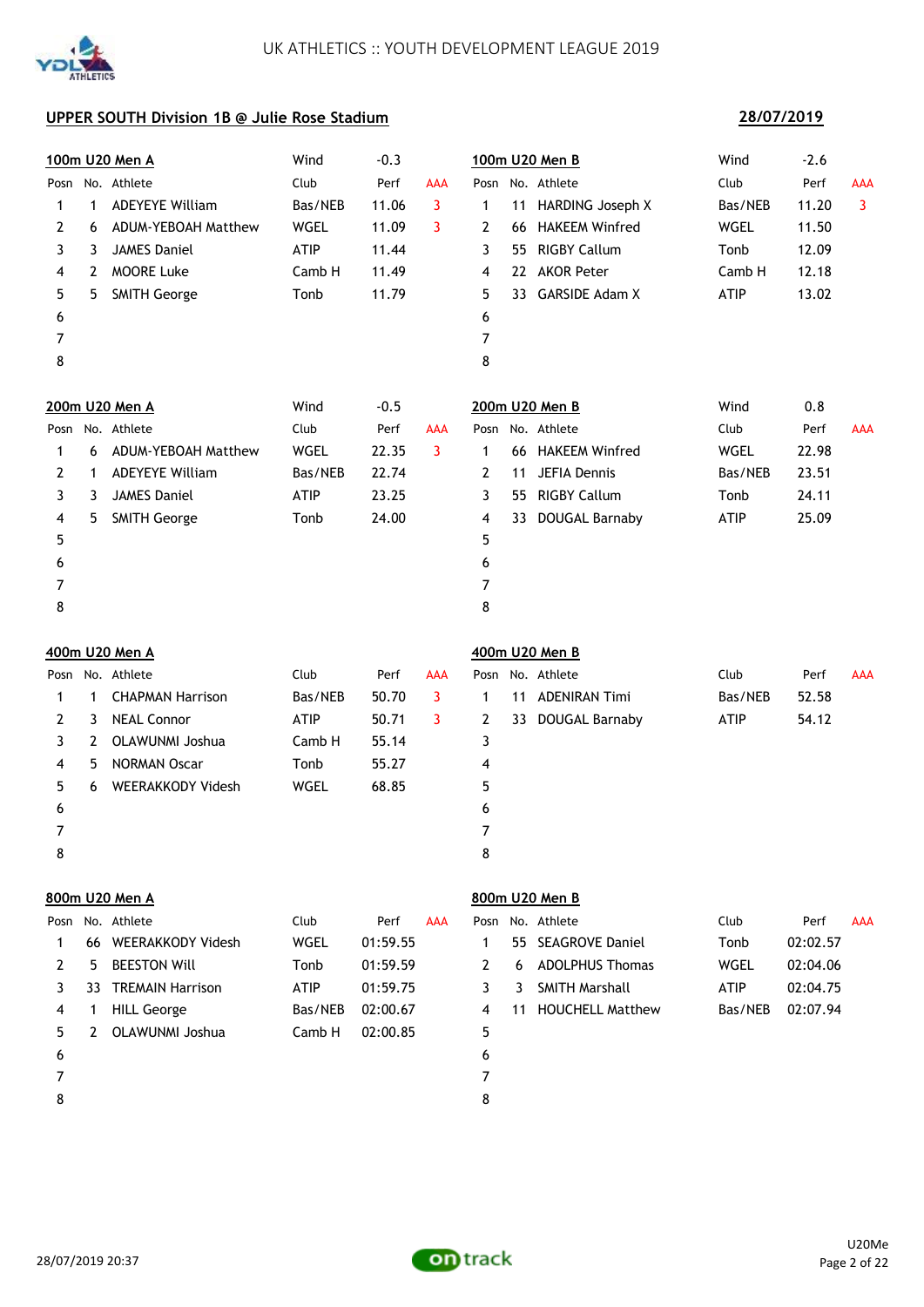

|                |              | <u>1500m U20 Men A</u>  |         |          |            |                | 1500m U20 Men B        |         |          |            |
|----------------|--------------|-------------------------|---------|----------|------------|----------------|------------------------|---------|----------|------------|
|                |              | Posn No. Athlete        | Club    | Perf     | <b>AAA</b> |                | Posn No. Athlete       | Club    | Perf     | <b>AAA</b> |
| 1              | 5.           | <b>KINGSTON James</b>   | Tonb    | 04:07.40 |            | 1              | 55 EMM Toby            | Tonb    | 04:23.20 |            |
| $\overline{2}$ | $\mathbf{1}$ | <b>BROWN Isaac</b>      | Bas/NEB | 04:15.10 |            | $\overline{2}$ | 11 MCGILL Daniel       | Bas/NEB | 04:42.00 |            |
| 3              |              |                         |         |          |            | 3              |                        |         |          |            |
| 4              |              |                         |         |          |            | 4              |                        |         |          |            |
| 5              |              |                         |         |          |            | 5              |                        |         |          |            |
| 6              |              |                         |         |          |            | 6              |                        |         |          |            |
| 7              |              |                         |         |          |            | 7              |                        |         |          |            |
| 8              |              |                         |         |          |            | 8              |                        |         |          |            |
|                |              | 3000m U20 Men A         |         |          |            |                | 3000m U20 Men B        |         |          |            |
|                |              | Posn No. Athlete        | Club    | Perf     | <b>AAA</b> |                | Posn No. Athlete       | Club    | Perf     | AAA        |
| 1              | 5            | <b>KINGSTON James</b>   | Tonb    | 09:33.59 |            | $\mathbf 1$    | 33 GEORGE Charles      | ATIP    | 10:05.33 |            |
| 2              |              | 3 YOUNG Harry           | ATIP    | 09:46.60 |            | $\mathbf{2}$   |                        |         |          |            |
| 3              |              |                         |         |          |            | 3              |                        |         |          |            |
| 4              |              |                         |         |          |            | 4              |                        |         |          |            |
| 5              |              |                         |         |          |            | 5              |                        |         |          |            |
| 6              |              |                         |         |          |            | 6              |                        |         |          |            |
| 7              |              |                         |         |          |            | 7              |                        |         |          |            |
| 8              |              |                         |         |          |            | 8              |                        |         |          |            |
|                |              | 110m Hurdles U20 Men A  | Wind    | $-0.5$   |            |                | 110m Hurdles U20 Men B | Wind    |          |            |
|                |              | Posn No. Athlete        | Club    | Perf     | <b>AAA</b> |                | Posn No. Athlete       | Club    | Perf     | <b>AAA</b> |
| 1              |              | 3 FARRALL Konrad        | ATIP    | 17.98    |            | $\mathbf{1}$   |                        |         |          |            |
| $\overline{2}$ |              |                         |         |          |            | $\mathbf{2}$   |                        |         |          |            |
| 3              |              |                         |         |          |            | 3              |                        |         |          |            |
| 4              |              |                         |         |          |            | 4              |                        |         |          |            |
| 5              |              |                         |         |          |            | 5              |                        |         |          |            |
| 6              |              |                         |         |          |            | 6              |                        |         |          |            |
| 7              |              |                         |         |          |            | 7              |                        |         |          |            |
| 8              |              |                         |         |          |            | 8              |                        |         |          |            |
|                |              | 400m Hurdles U20 Men A  |         |          |            |                | 400m Hurdles U20 Men B |         |          |            |
|                |              | Posn No. Athlete        | Club    | Perf     | <b>AAA</b> |                | Posn No. Athlete       | Club    | Perf     | <b>AAA</b> |
| 1              | $\mathbf{1}$ | <b>CHAPMAN Harrison</b> | Bas/NEB | 69.60    |            | 1              |                        |         |          |            |
| $\overline{2}$ |              |                         |         |          |            | $\mathbf{2}$   |                        |         |          |            |
| 3              |              |                         |         |          |            | 3              |                        |         |          |            |
| 4              |              |                         |         |          |            | 4              |                        |         |          |            |
| 5              |              |                         |         |          |            | 5              |                        |         |          |            |
| 6              |              |                         |         |          |            | 6              |                        |         |          |            |
| 7              |              |                         |         |          |            | 7              |                        |         |          |            |
| 8              |              |                         |         |          |            | 8              |                        |         |          |            |

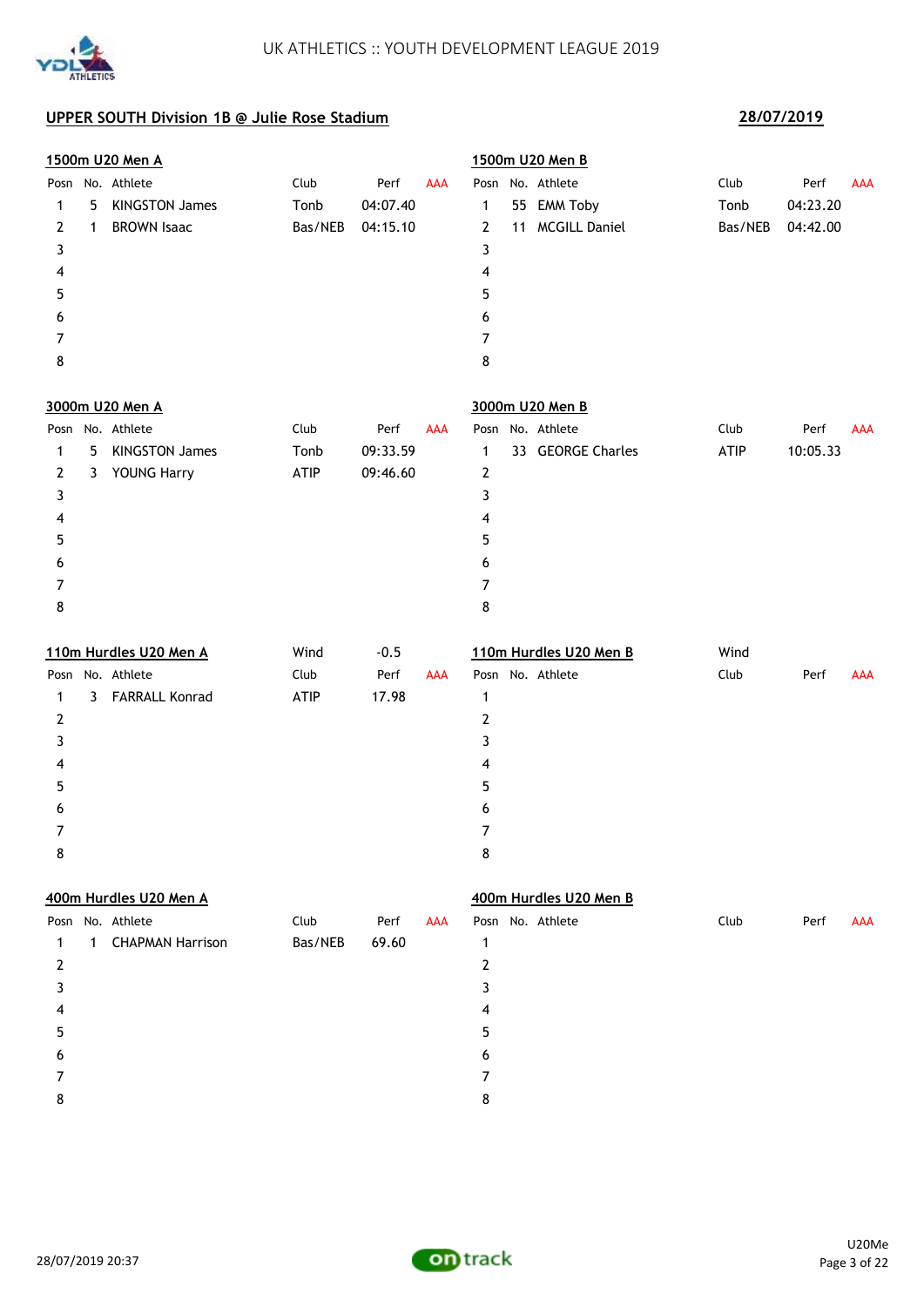

|      |   | 2000m s/c U20 Men A       |             |           |            | 2000m s/c U20 Men B |      |      |            |
|------|---|---------------------------|-------------|-----------|------------|---------------------|------|------|------------|
| Posn |   | No. Athlete               | Club        | Perf      | <b>AAA</b> | Posn No. Athlete    | Club | Perf | <b>AAA</b> |
| 1    | 6 | <b>FINCH Thomas</b>       | <b>WGEL</b> | 09:17.80  |            | 1                   |      |      |            |
| 2    |   |                           |             |           |            | $\mathbf{2}$        |      |      |            |
| 3    |   |                           |             |           |            | 3                   |      |      |            |
| 4    |   |                           |             |           |            | 4                   |      |      |            |
| 5    |   |                           |             |           |            | 5                   |      |      |            |
| 6    |   |                           |             |           |            | 6                   |      |      |            |
| 7    |   |                           |             |           |            | 7                   |      |      |            |
| 8    |   |                           |             |           |            | 8                   |      |      |            |
|      |   | Long Jump U20 Men A       |             |           |            | Long Jump U20 Men B |      |      |            |
| Posn |   | Bib Athlete               | Club        | Perf      | <b>AAA</b> | Bib Athlete<br>Posn | Club | Perf | <b>AAA</b> |
| 1    | 3 | <b>NOEL Douglas</b>       | <b>ATIP</b> | 6.090.3   |            | 1                   |      |      |            |
| 2    | 5 | <b>FULLBROOK David</b>    | Tonb        | 6.04 0.18 |            | $\mathbf{2}$        |      |      |            |
| 3    | 1 | <b>ADESIYAN Michael X</b> | Bas/NEB     | 5.84 0.94 |            | 3                   |      |      |            |
| 4    |   |                           |             |           |            | 4                   |      |      |            |
| 5    |   |                           |             |           |            | 5                   |      |      |            |
| 6    |   |                           |             |           |            | 6                   |      |      |            |
| 7    |   |                           |             |           |            | 7                   |      |      |            |
| 8    |   |                           |             |           |            | 8                   |      |      |            |
|      |   | High Jump U20 Men A       |             |           |            | High Jump U20 Men B |      |      |            |
|      |   | Posn Bib Athlete          | Club        | Perf      | <b>AAA</b> | Posn Bib Athlete    | Club | Perf | <b>AAA</b> |

|  | Posn Bib Athlete     | Club          | Perf | AAA |  | Posn Bib Athlete |
|--|----------------------|---------------|------|-----|--|------------------|
|  | 1 2 OKOSIEME Luke    | Camb H $1.96$ |      |     |  |                  |
|  | 2 3 WICKENS George X | ATIP          | 1.45 |     |  |                  |
|  | 3 1 ADENIRAN Timi    | Bas/NEB       | 1.40 |     |  |                  |
|  |                      |               |      |     |  |                  |

|      |   | Triple Jump U20 Men A   |         |       |     | Triple Jump U20 Men B |      |  |             |  |      |      |            |
|------|---|-------------------------|---------|-------|-----|-----------------------|------|--|-------------|--|------|------|------------|
| Posn |   | Bib Athlete             | Club    | Perf  | AAA |                       | Posn |  | Bib Athlete |  | Club | Perf | <b>AAA</b> |
|      | 1 | <b>WILLIAMS Clement</b> | Bas/NEB | 12.08 |     |                       |      |  |             |  |      |      |            |
| 2    |   |                         |         |       |     |                       | 2    |  |             |  |      |      |            |
| 3    |   |                         |         |       |     |                       | 3    |  |             |  |      |      |            |
| 4    |   |                         |         |       |     |                       | 4    |  |             |  |      |      |            |
| 5    |   |                         |         |       |     |                       | 5    |  |             |  |      |      |            |
| 6    |   |                         |         |       |     |                       | 6    |  |             |  |      |      |            |
|      |   |                         |         |       |     |                       | 7    |  |             |  |      |      |            |
| 8    |   |                         |         |       |     |                       | 8    |  |             |  |      |      |            |
|      |   |                         |         |       |     |                       |      |  |             |  |      |      |            |

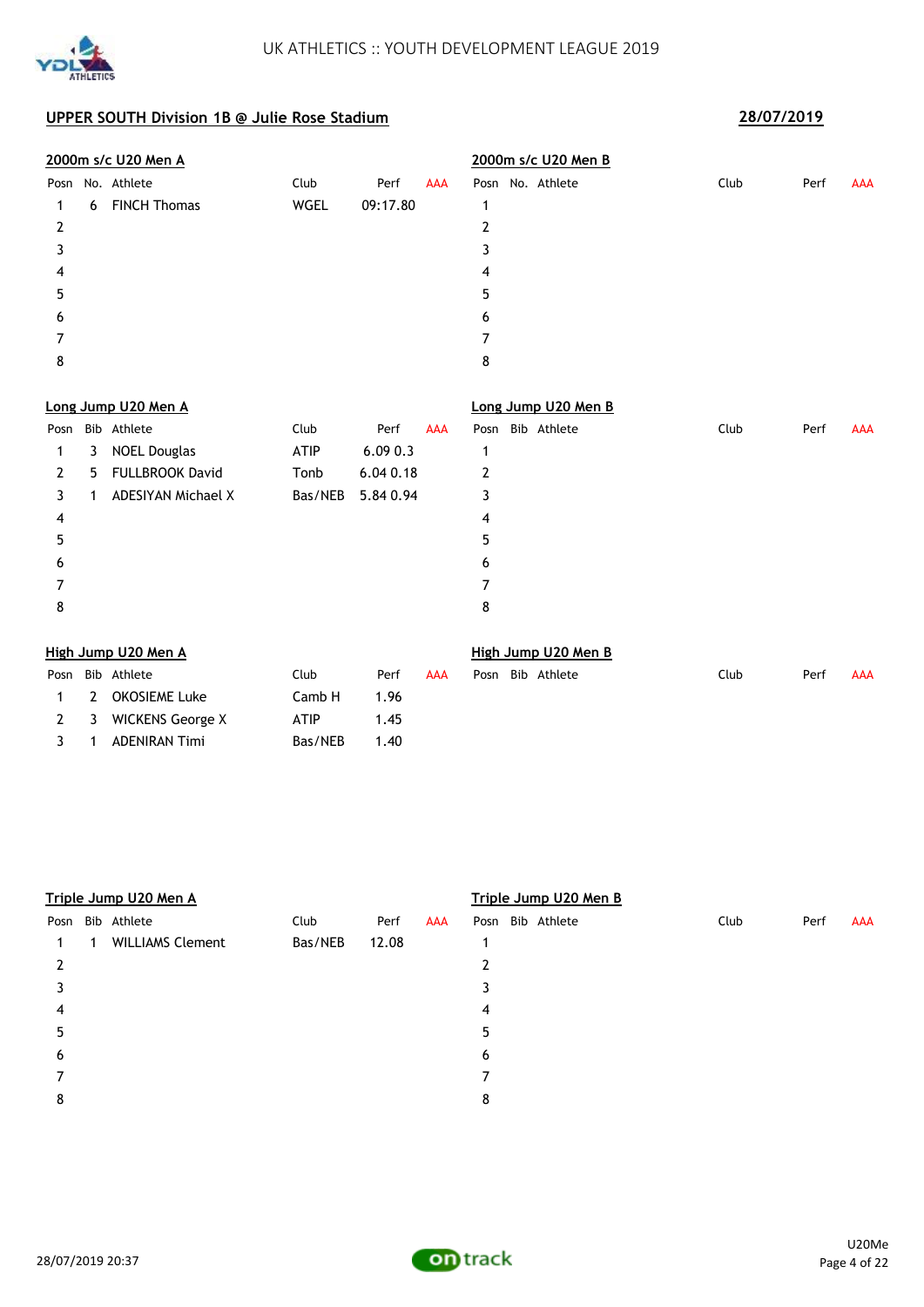



**ATHLETICS** 

|      | Pole Vault U20 Men A |                  |      |      |     |      |  | Pole Vault U20 Men B |      |      |     |  |  |  |  |
|------|----------------------|------------------|------|------|-----|------|--|----------------------|------|------|-----|--|--|--|--|
| Posn |                      | Bib Athlete      | Club | Perf | AAA | Posn |  | Bib Athlete          | Club | Perf | AAA |  |  |  |  |
|      |                      | 1 3 NOEL Douglas | ATIP | 4.30 |     |      |  |                      |      |      |     |  |  |  |  |
|      | - 5                  | FULLBROOK David  | Tonb | 2.90 |     |      |  |                      |      |      |     |  |  |  |  |

|      |    | Shot U20 Men A         |             |       |            | Shot U20 Men B |    |                    |             |       |            |  |
|------|----|------------------------|-------------|-------|------------|----------------|----|--------------------|-------------|-------|------------|--|
| Posn |    | Bib Athlete            | Club        | Perf  | <b>AAA</b> | Posn           |    | Bib Athlete        | Club        | Perf  | <b>AAA</b> |  |
|      | 5. | <b>FULLBROOK David</b> | Tonb        | 10.55 |            | 1              |    | 66 FINCH Thomas    | WGEL        | 7.56  |            |  |
| 2    | 6  | <b>REID Charlie</b>    | <b>WGEL</b> | 10.44 |            | 2              | 33 | <b>NEAL Connor</b> | <b>ATIP</b> | 6.55  |            |  |
| 3    | 3  | <b>FARRALL Konrad</b>  | <b>ATIP</b> | 9.54  |            | 3              |    |                    |             |       |            |  |
| 4    |    |                        |             |       |            | 4              |    |                    |             |       |            |  |
| 5    |    |                        |             |       |            | 5              |    |                    |             |       |            |  |
| 6    |    |                        |             |       |            | 6              |    |                    |             |       |            |  |
|      |    |                        |             |       |            | 7              |    |                    |             |       |            |  |
| 8    |    |                        |             |       |            | 8              |    |                    |             |       |            |  |
|      |    | Discus U20 Men A       |             |       |            |                |    | Discus U20 Men B   |             |       |            |  |
| Posn |    | Bib Athlete            | Club        | Perf  | <b>AAA</b> | Posn           |    | Bib Athlete        | Club        | Perf  | AAA        |  |
|      | 3  | <b>NOEL Douglas</b>    | <b>ATIP</b> | 40.01 | 3          |                |    | 66 REID Charlie    | WGEL        | 26.46 |            |  |

|   | 3 | <b>NOEL Douglas</b> | ATIP | 40.01 |   |   | 66 REID Charlie   | WGEL        | 26.46 |
|---|---|---------------------|------|-------|---|---|-------------------|-------------|-------|
|   |   | 55 FULLBROOK David  | Tonb | 31.65 | 2 | 5 | NICHOLSON Joseph  | Tonb        | 25.57 |
|   | 6 | <b>FINCH Thomas</b> | WGEL | 29.41 | 3 |   | 33 FARRALL Konrad | <b>ATIP</b> | 18.61 |
| 4 |   |                     |      |       | 4 |   |                   |             |       |
| 5 |   |                     |      |       | 5 |   |                   |             |       |
| 6 |   |                     |      |       | 6 |   |                   |             |       |
|   |   |                     |      |       |   |   |                   |             |       |
| 8 |   |                     |      |       | 8 |   |                   |             |       |
|   |   |                     |      |       |   |   |                   |             |       |

# **Hammer U20 Men A Hammer U20 Men B** Posn Bib Athlete **Club** Perf AAA Posn Bib Athlete Club Perf AAA 1 5 NICHOLSON Joseph Tonb 44.94 1 66 REID Charlie WGEL 20.49 2 6 FINCH Thomas WGEL 24.72 2  $3<sup>3</sup>$  $4 \overline{4}$  $5$  $6$ 7 7 8 8

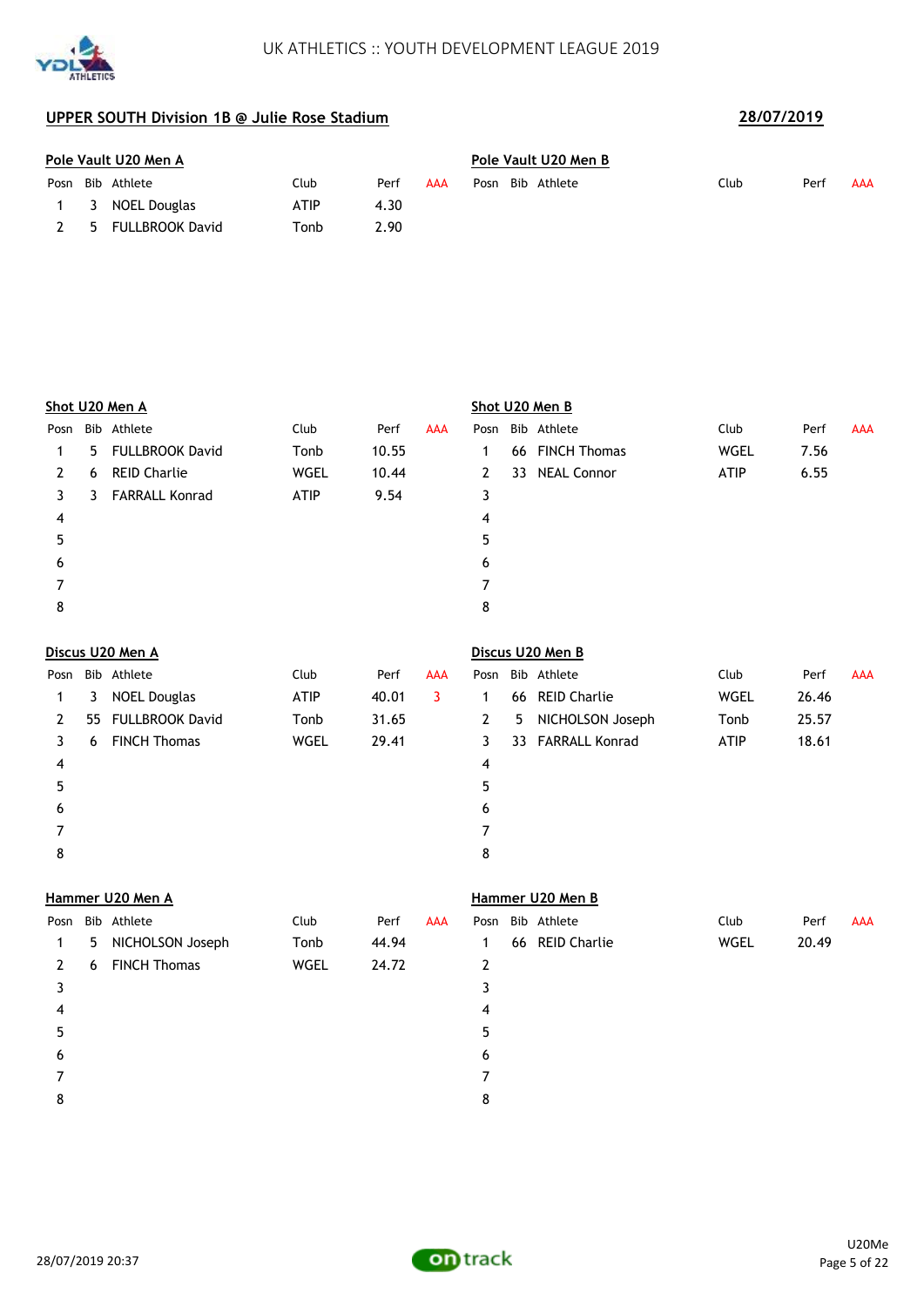

|      |    | Javelin U20 Men A       |             |       |     | Javelin U20 Men B |    |                     |             |       |            |  |
|------|----|-------------------------|-------------|-------|-----|-------------------|----|---------------------|-------------|-------|------------|--|
| Posn |    | Bib Athlete             | Club        | Perf  | AAA | Posn              |    | Bib Athlete         | Club        | Perf  | <b>AAA</b> |  |
|      |    | <b>WALKER Jess</b>      | Bas/NEB     | 55.54 | 2   |                   | 55 | EMM Toby            | Tonb        | 30.82 |            |  |
| 2    | 5. | <b>FULLBROOK David</b>  | Tonb        | 44.30 |     |                   | 66 | <b>REID Charlie</b> | <b>WGEL</b> | 15.34 |            |  |
| 3    | 3  | SAMWELL-NASH Kristian X | <b>ATIP</b> | 26.41 |     | 3                 |    |                     |             |       |            |  |
| 4    | 6  | <b>FINCH Thomas</b>     | WGEL        | 23.23 |     | 4                 |    |                     |             |       |            |  |
| 5    |    |                         |             |       |     | 5                 |    |                     |             |       |            |  |
| 6    |    |                         |             |       |     | 6                 |    |                     |             |       |            |  |
|      |    |                         |             |       |     |                   |    |                     |             |       |            |  |
| 8    |    |                         |             |       |     | 8                 |    |                     |             |       |            |  |

### **4 x 100m U20 Men A**

|    |     | Posn No. Club | Runners                                                              | Perf  |
|----|-----|---------------|----------------------------------------------------------------------|-------|
|    | 6   | WGEL          | ONIGBANJO Sikiru X ALABA Tolani X HAKEEM Winfred ADUM-YEBOAH Matthew | 42.00 |
|    |     | Bas/NEB       | JEFIA Dennis ADENIRAN Timi ELLIS Cameron X ADEYEYE William           | 44.00 |
|    |     | <b>ATIP</b>   | ALAJIKI Michael X NEAL Connor JAMES Daniel SAMWELL-NASH Kristian X   | 45.20 |
|    | 5.  | Tonb          | RIGBY Callum SMITH George SEAGROVE Daniel NORMAN Oscar               | 46.70 |
| 5. | - 2 | Camb H        | AKOR Peter MOORE Luke ODULAWA Reuben WRATE Archie                    | 46.70 |
| 6  |     |               |                                                                      |       |
|    |     |               |                                                                      |       |

YD

**ATHLETICS** 

### **4 x 400m U20 Men A**

|             | Posn No. Club | <b>Runners</b>                                                   | Perf     |
|-------------|---------------|------------------------------------------------------------------|----------|
| $1 \quad 1$ | Bas/NEB       | ADENIRAN Timi CHAPMAN Harrison BROWN Isaac HUME Jake X           | 03:33.34 |
|             | 2 5 Tonb      | NORMAN Oscar WOOD Ewan EMM Toby BEESTON Will                     | 03:36.79 |
|             | 3 6 WGEL      | ADOLPHUS Thomas ALABA Tolani X OSHODI Samuel X WEERAKKODY Videsh | 03:42.72 |
|             | 4 3 ATIP      | DOUGAL Barnaby NOEL Douglas LOWES Joe X SMITH Marshall           | 03:48.50 |
|             |               |                                                                  |          |

- 
- $\epsilon$
- 
- 

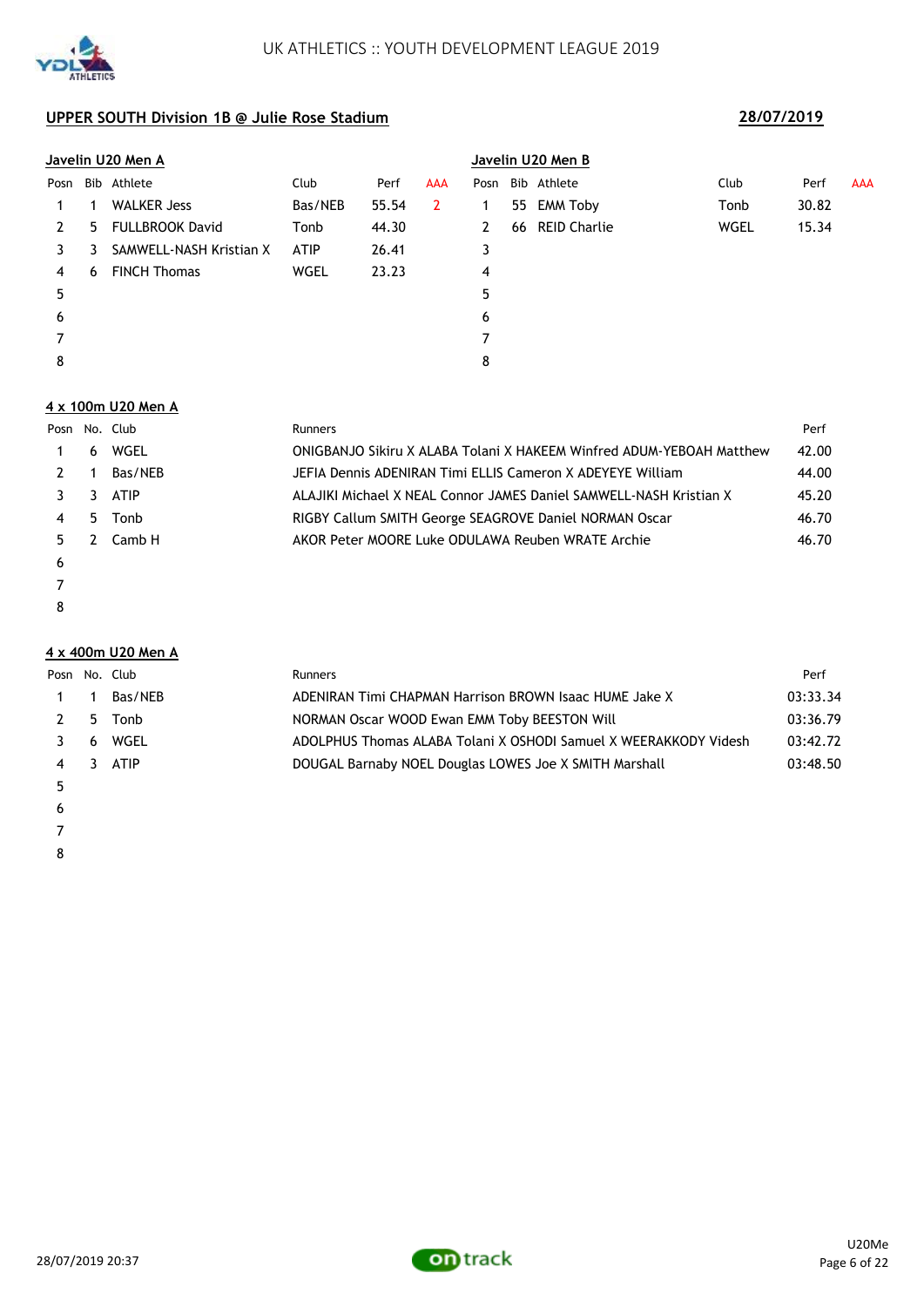

### **28/07/2019**

|      |              | 100m U20 Women A       | Wind        | $-1.4$   |                |                |    | 100m U20 Women B     | Wind        |          |            |
|------|--------------|------------------------|-------------|----------|----------------|----------------|----|----------------------|-------------|----------|------------|
| Posn |              | No. Athlete            | Club        | Perf     | <b>AAA</b>     |                |    | Posn No. Athlete     | Club        | Perf     | <b>AAA</b> |
| 1    | 1            | SIBBONS Aleeya X       | Bas/NEB     | 12.24    | $\overline{2}$ | 1              |    | 11 TONGE Myomi       | Bas/NEB     | 13.50    |            |
| 2    | 3            | <b>MONGO Yetunde</b>   | ATIP        | 12.95    |                | $\overline{2}$ | 33 | SAXBY Ella X         | ATIP        | 13.51    |            |
| 3    | 6            | <b>LEWIS Eloise</b>    | WGEL        | 12.97    |                | 3              |    | 66 OLUSESAN Temitope | WGEL        | 13.73    |            |
| 4    | 5.           | O'HARA Jessica         | Tonb        | 13.10    |                | 4              |    |                      |             |          |            |
| 5    |              |                        |             |          |                | 5              |    |                      |             |          |            |
| 6    |              |                        |             |          |                | 6              |    |                      |             |          |            |
| 7    |              |                        |             |          |                | 7              |    |                      |             |          |            |
| 8    |              |                        |             |          |                | 8              |    |                      |             |          |            |
|      |              | 200m U20 Women A       | Wind        | $-0.6$   |                |                |    | 200m U20 Women B     | Wind        | $-0.6$   |            |
| Posn |              | No. Athlete            | Club        | Perf     | <b>AAA</b>     | Posn           |    | No. Athlete          | Club        | Perf     | AAA        |
| 1    | 6            | <b>LEWIS Eloise</b>    | <b>WGEL</b> | 26.75    |                | $\mathbf{1}$   | 55 | O'DONNELL Eliz X     | Tonb        | 27.86    |            |
| 2    | 5.           | O'HARA Jessica         | Tonb        | 26.89    |                | 2              |    | 66 BUAKU Rhianna     | WGEL        | 28.40    |            |
| 3    | 33           | NKEREUWEM Djamilla     | ATIP        | 27.84    |                | 3              | 3  | SAXBY Ella X         | ATIP        | 30.03    |            |
| 4    | 1            | <b>OLUOKUN Maryam</b>  | Bas/NEB     | 28.36    |                | 4              |    |                      |             |          |            |
| 5    | $\mathbf{2}$ | FITT Jade              | Camb H      | 29.08    |                | 5              |    |                      |             |          |            |
| 6    |              |                        |             |          |                | 6              |    |                      |             |          |            |
| 7    |              |                        |             |          |                | 7              |    |                      |             |          |            |
| 8    |              |                        |             |          |                | 8              |    |                      |             |          |            |
|      |              | 400m U20 Women A       |             |          |                |                |    | 400m U20 Women B     |             |          |            |
| Posn |              | No. Athlete            | Club        | Perf     | <b>AAA</b>     |                |    | Posn No. Athlete     | Club        | Perf     | <b>AAA</b> |
| 1    |              | 55 BOWART Emily X      | Tonb        | 60.50    |                | 1              | 5  | O'HARA Jessica       | Tonb        | 61.30    |            |
| 2    | 3            | <b>COX Faith</b>       | ATIP        | 66.80    |                | $\overline{2}$ | 33 | <b>MACEY Lauren</b>  | <b>ATIP</b> | 67.70    |            |
| 3    | 1            | <b>DAVIES Sophie</b>   | Bas/NEB     | 71.50    |                | 3              |    |                      |             |          |            |
| 4    |              |                        |             |          |                | 4              |    |                      |             |          |            |
| 5    |              |                        |             |          |                | 5              |    |                      |             |          |            |
| 6    |              |                        |             |          |                | 6              |    |                      |             |          |            |
| 7    |              |                        |             |          |                | 7              |    |                      |             |          |            |
| 8    |              |                        |             |          |                | 8              |    |                      |             |          |            |
|      |              | 800m U20 Women A       |             |          |                |                |    | 800m U20 Women B     |             |          |            |
| Posn |              | No. Athlete            | Club        | Perf     | <b>AAA</b>     |                |    | Posn No. Athlete     | Club        | Perf     | <b>AAA</b> |
| 1    | 11           | <b>DANIEL Ameila</b>   | Bas/NEB     | 02:34.30 |                | 1              | 1  | <b>ASHLEY Beth</b>   | Bas/NEB     | 02:34.32 |            |
| 2    | 5.           | <b>PUXTY Stephanie</b> | Tonb        | 02:49.81 |                | 2              |    |                      |             |          |            |
| 3    |              |                        |             |          |                | 3              |    |                      |             |          |            |
| 4    |              |                        |             |          |                | 4              |    |                      |             |          |            |
| 5    |              |                        |             |          |                | 5              |    |                      |             |          |            |
| 6    |              |                        |             |          |                | 6              |    |                      |             |          |            |
| 7    |              |                        |             |          |                | 7              |    |                      |             |          |            |
| 8    |              |                        |             |          |                | 8              |    |                      |             |          |            |

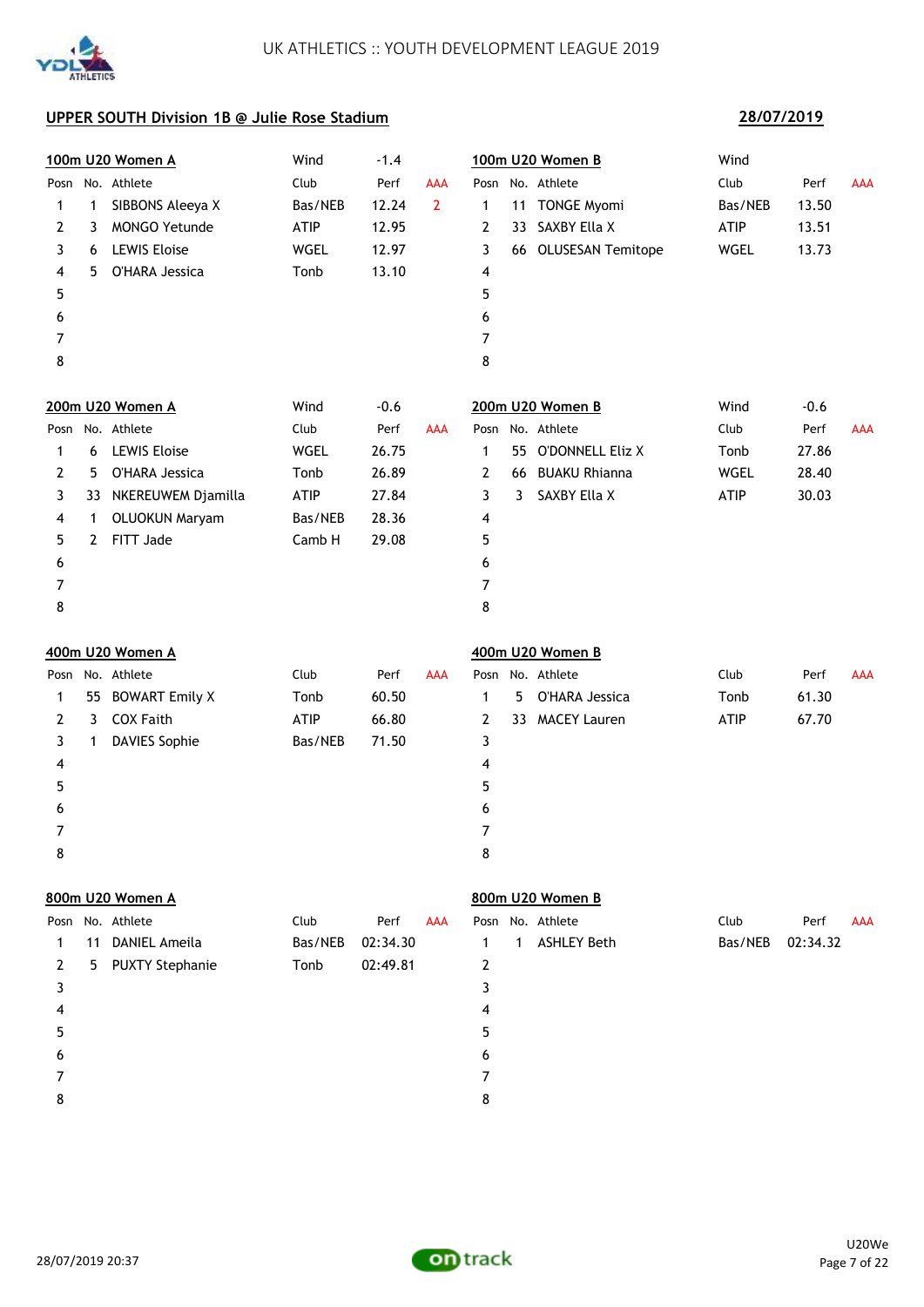

|      |              | 1500m U20 Women A        |         |          |            |                | 1500m U20 Women B        |      |       |            |
|------|--------------|--------------------------|---------|----------|------------|----------------|--------------------------|------|-------|------------|
|      |              | Posn No. Athlete         | Club    | Perf     | <b>AAA</b> |                | Posn No. Athlete         | Club | Perf  | AAA        |
| 1    | 5            | NICHOLSON India          | Tonb    | 05:10.30 |            | 1              |                          |      |       |            |
| 2    | 1            | <b>ASHLEY Beth</b>       | Bas/NEB | 05:25.20 |            | $\overline{2}$ |                          |      |       |            |
| 3    | 3            | <b>MACKEY Ciara</b>      | ATIP    | 06:46.40 |            | 3              |                          |      |       |            |
| 4    |              |                          |         |          |            | 4              |                          |      |       |            |
| 5    |              |                          |         |          |            | 5              |                          |      |       |            |
| 6    |              |                          |         |          |            | 6              |                          |      |       |            |
| 7    |              |                          |         |          |            | 7              |                          |      |       |            |
| 8    |              |                          |         |          |            | 8              |                          |      |       |            |
|      |              | 3000m U20 Women A        |         |          |            |                | 3000m U20 Women B        |      |       |            |
| Posn |              | No. Athlete              | Club    | Perf     | <b>AAA</b> |                | Posn No. Athlete         | Club | Perf  | AAA        |
| 1    | 5            | <b>PUXTY Stephanie</b>   | Tonb    | 12:06.43 |            | 1              |                          |      |       |            |
| 2    |              |                          |         |          |            | $\overline{2}$ |                          |      |       |            |
| 3    |              |                          |         |          |            | 3              |                          |      |       |            |
| 4    |              |                          |         |          |            | 4              |                          |      |       |            |
| 5    |              |                          |         |          |            | 5              |                          |      |       |            |
| 6    |              |                          |         |          |            | 6              |                          |      |       |            |
| 7    |              |                          |         |          |            | 7              |                          |      |       |            |
| 8    |              |                          |         |          |            | 8              |                          |      |       |            |
|      |              | 100m Hurdles U20 Women A | Wind    | $-0.5$   |            |                | 100m Hurdles U20 Women B | Wind |       |            |
| Posn |              | No. Athlete              | Club    | Perf     | <b>AAA</b> |                | Posn No. Athlete         | Club | Perf  | <b>AAA</b> |
| 1    | 5.           | <b>VINE</b> Isabelle     | Tonb    | 18.12    |            | 1              |                          |      |       |            |
| 2    |              |                          |         |          |            | $\overline{2}$ |                          |      |       |            |
| 3    |              |                          |         |          |            | 3              |                          |      |       |            |
| 4    |              |                          |         |          |            | 4              |                          |      |       |            |
| 5    |              |                          |         |          |            | 5              |                          |      |       |            |
| 6    |              |                          |         |          |            | 6              |                          |      |       |            |
| 7    |              |                          |         |          |            | 7              |                          |      |       |            |
| 8    |              |                          |         |          |            | 8              |                          |      |       |            |
|      |              | 400m Hurdles U20 Women A |         |          |            |                | 400m Hurdles U20 Women B |      |       |            |
|      |              | Posn No. Athlete         | Club    | Perf     | AAA        |                | Posn No. Athlete         | Club | Perf  | <b>AAA</b> |
| 1    | $\mathbf{2}$ | FITT Jade                | Camb H  | 70.60    |            | $\mathbf 1$    | 33 MACKEY Ciara          | ATIP | 94.00 |            |
| 2    | 5            | RIDGE Freya X            | Tonb    | 71.10    |            | $\overline{2}$ |                          |      |       |            |
| 3    | 3            | <b>MACEY Lauren</b>      | ATIP    | 75.10    |            | 3              |                          |      |       |            |
| 4    | $\mathbf{1}$ | <b>DAVIES Sophie</b>     | Bas/NEB | 78.90    |            | 4              |                          |      |       |            |
| 5    |              |                          |         |          |            | 5              |                          |      |       |            |
| 6    |              |                          |         |          |            |                |                          |      |       |            |
|      |              |                          |         |          |            | 6              |                          |      |       |            |
| 7    |              |                          |         |          |            | 7              |                          |      |       |            |

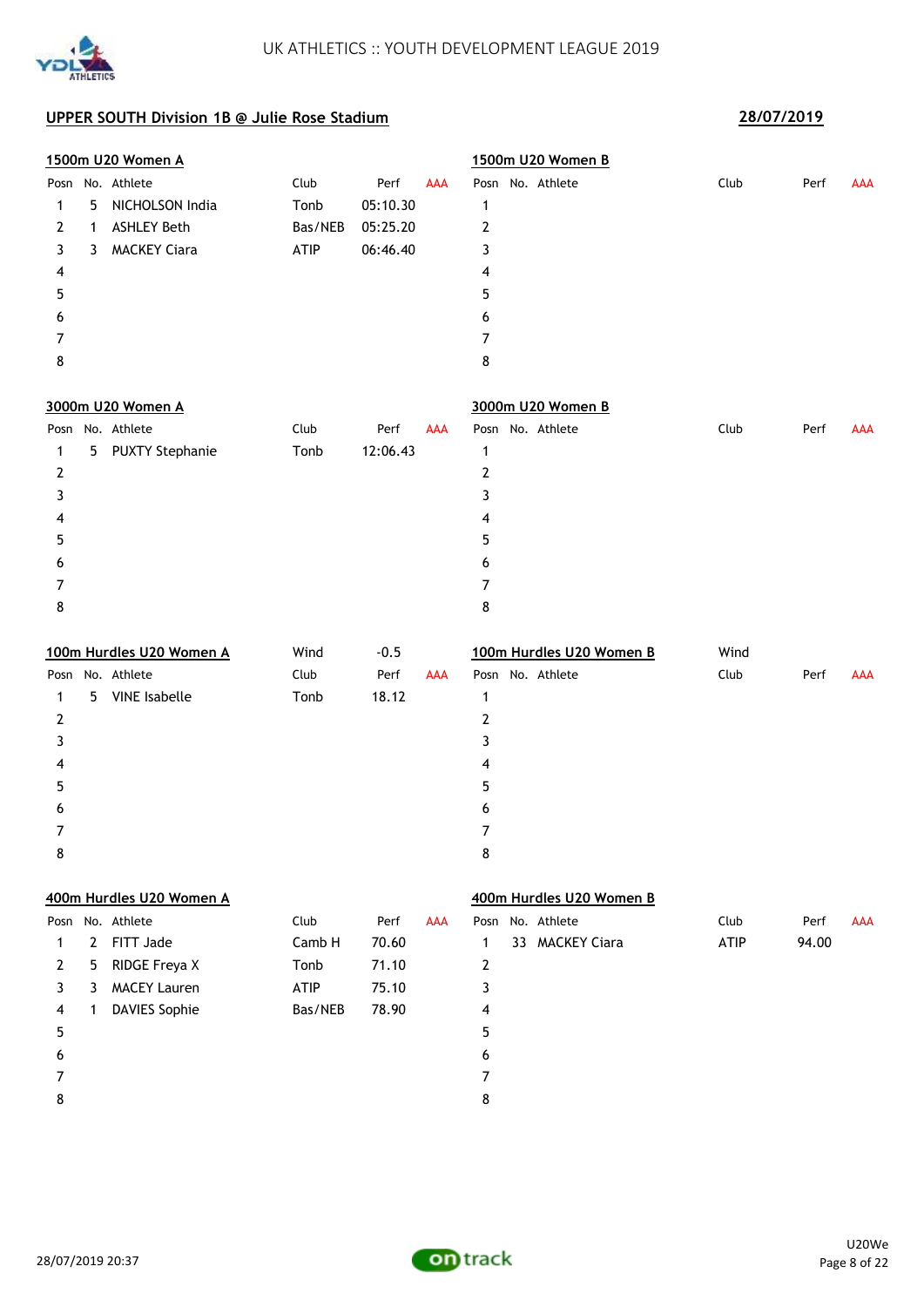

1= 2 HENRY Ayanna Camb H 1.55 3 3 COX Faith ATIP 1.40

|       |    | 1500m s/c U20 Women A |             |          |            |                | TD10 1500m s/c U20 Women B |             |          |            |
|-------|----|-----------------------|-------------|----------|------------|----------------|----------------------------|-------------|----------|------------|
| Posn  |    | No. Athlete           | Club        | Perf     | <b>AAA</b> |                | Posn No. Athlete           | Club        | Perf     | <b>AAA</b> |
| 1     | 3. | <b>MACKEY Ciara</b>   | <b>ATIP</b> | 06:50.30 |            | 1              | 33 BENSON Jacqueline       | <b>ATIP</b> | 06:56.30 |            |
| 2     |    |                       |             |          |            | 2              |                            |             |          |            |
| 3     |    |                       |             |          |            | 3              |                            |             |          |            |
| 4     |    |                       |             |          |            | 4              |                            |             |          |            |
| 5     |    |                       |             |          |            | 5              |                            |             |          |            |
| 6     |    |                       |             |          |            | 6              |                            |             |          |            |
| 7     |    |                       |             |          |            | $\overline{7}$ |                            |             |          |            |
| 8     |    |                       |             |          |            | 8              |                            |             |          |            |
|       |    | Long Jump U20 Women A |             |          |            |                | Long Jump U20 Women B      |             |          |            |
| Posn  |    | Bib Athlete           | Club        | Perf     | <b>AAA</b> | Posn           | Bib Athlete                | Club        | Perf     | <b>AAA</b> |
| 1     | 2  | <b>HENRY Ayanna</b>   | Camb H      | 5.30     | 3          | 1              | 66 BUAKU Rhianna           | WGEL        | 3.87     |            |
| 2     | 3  | <b>TEALE SARRIS X</b> | <b>ATIP</b> | 4.96     |            | $\overline{2}$ |                            |             |          |            |
| 3     | 6  | ROCASTLE Denesha      | <b>WGEL</b> | 4.64     |            | 3              |                            |             |          |            |
| 4     | 1  | <b>OLUOKUN Maryam</b> | Bas/NEB     | 4.32     |            | 4              |                            |             |          |            |
| 5     | 5  | LACEY Kaliyah X       | Tonb        | 4.27     |            | 5              |                            |             |          |            |
| 6     |    |                       |             |          |            | 6              |                            |             |          |            |
| 7     |    |                       |             |          |            | 7              |                            |             |          |            |
| 8     |    |                       |             |          |            | 8              |                            |             |          |            |
|       |    | High Jump U20 Women A |             |          |            |                | High Jump U20 Women B      |             |          |            |
| Posn  |    | Bib Athlete           | Club        | Perf     | <b>AAA</b> | Posn           | Bib Athlete                | Club        | Perf     | <b>AAA</b> |
| $1 =$ | 5. | RIDGE Freya X         | Tonb        | 1.55     |            |                |                            |             |          |            |

|      |   | Triple Jump U20 Women A |        |       |            | Triple Jump U20 Women B |             |      |      |            |  |  |  |
|------|---|-------------------------|--------|-------|------------|-------------------------|-------------|------|------|------------|--|--|--|
| Posn |   | Bib Athlete             | Club   | Perf  | <b>AAA</b> | Posn                    | Bib Athlete | Club | Perf | <b>AAA</b> |  |  |  |
| 1    | 6 | ROCASTLE Denesha        | WGEL   | 10.83 | 3          | 1                       |             |      |      |            |  |  |  |
| 2    | 2 | <b>HENRY Ayanna</b>     | Camb H | 9.91  |            | 2                       |             |      |      |            |  |  |  |
| 3    |   |                         |        |       |            | 3                       |             |      |      |            |  |  |  |
| 4    |   |                         |        |       |            | 4                       |             |      |      |            |  |  |  |
| 5    |   |                         |        |       |            | 5                       |             |      |      |            |  |  |  |
| 6    |   |                         |        |       |            | 6                       |             |      |      |            |  |  |  |
|      |   |                         |        |       |            |                         |             |      |      |            |  |  |  |
| 8    |   |                         |        |       |            | 8                       |             |      |      |            |  |  |  |
|      |   |                         |        |       |            |                         |             |      |      |            |  |  |  |

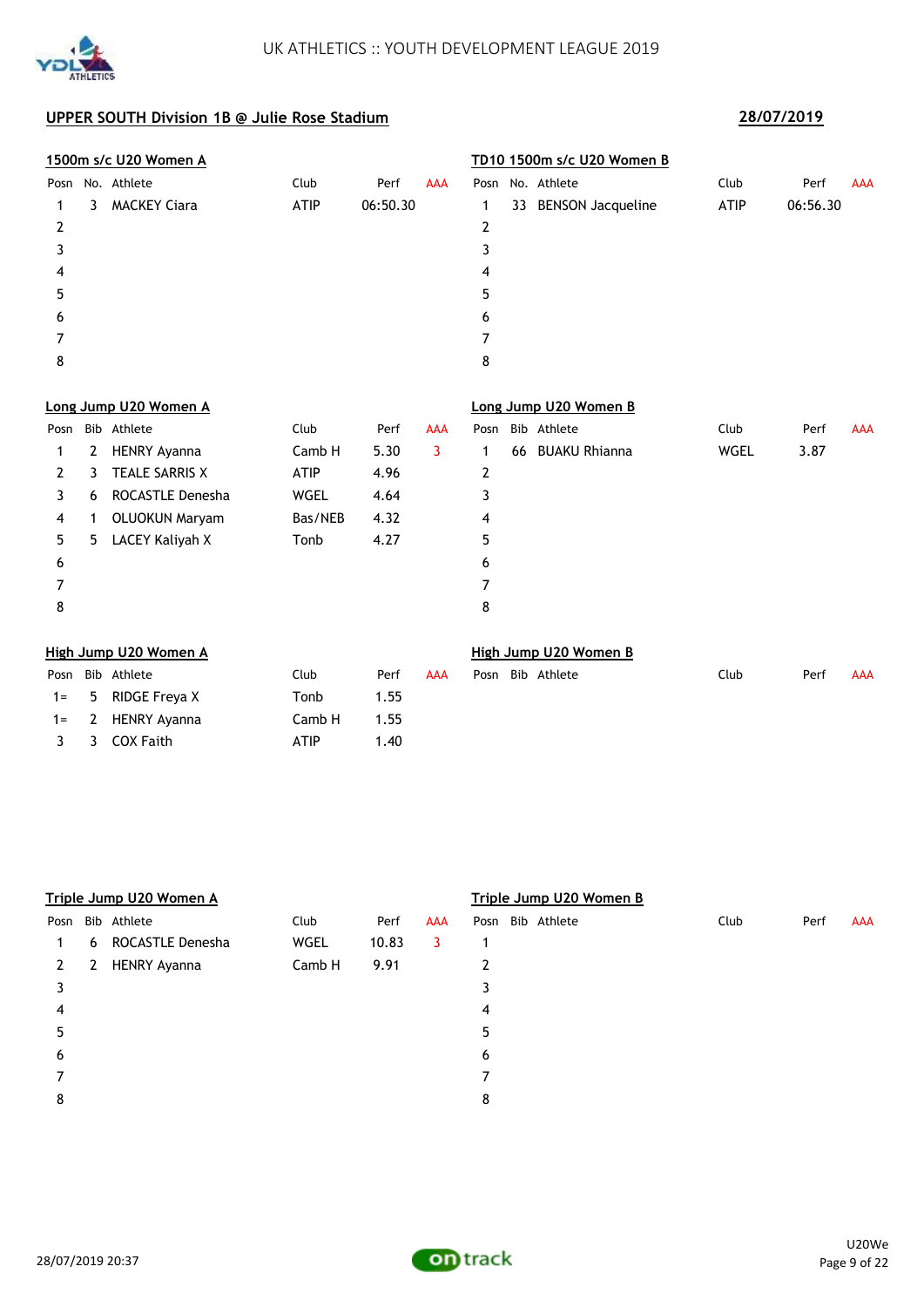

| Pole Vault U20 Women A |      |      |     |  |  | Pole Vault U20 Women B |      |      |     |  |  |  |  |
|------------------------|------|------|-----|--|--|------------------------|------|------|-----|--|--|--|--|
| Posn Bib Athlete       | Club | Perf | AAA |  |  | Posn Bib Athlete       | Club | Perf | AAA |  |  |  |  |

|    |                          | Club                                                                                                                                                          | Perf  | <b>AAA</b> | Posn           |              |                          | Club                                                                                                                                                       | Perf  | <b>AAA</b> |
|----|--------------------------|---------------------------------------------------------------------------------------------------------------------------------------------------------------|-------|------------|----------------|--------------|--------------------------|------------------------------------------------------------------------------------------------------------------------------------------------------------|-------|------------|
| 3  | <b>COX Faith</b>         | ATIP                                                                                                                                                          | 7.91  |            | 1              |              |                          | ATIP                                                                                                                                                       | 6.04  |            |
| 5. | <b>VINE</b> Isabelle     | Tonb                                                                                                                                                          | 6.80  |            | 2              |              |                          |                                                                                                                                                            |       |            |
| 1  | <b>MATTHEWS Devon</b>    | Bas/NEB                                                                                                                                                       | 6.42  |            | 3              |              |                          |                                                                                                                                                            |       |            |
| 66 |                          | WGEL                                                                                                                                                          | 5.41  |            | 4              |              |                          |                                                                                                                                                            |       |            |
|    |                          |                                                                                                                                                               |       |            | 5              |              |                          |                                                                                                                                                            |       |            |
|    |                          |                                                                                                                                                               |       |            | 6              |              |                          |                                                                                                                                                            |       |            |
|    |                          |                                                                                                                                                               |       |            | 7              |              |                          |                                                                                                                                                            |       |            |
|    |                          |                                                                                                                                                               |       |            | 8              |              |                          |                                                                                                                                                            |       |            |
|    |                          |                                                                                                                                                               |       |            |                |              |                          |                                                                                                                                                            |       |            |
|    |                          | Club                                                                                                                                                          | Perf  | <b>AAA</b> | Posn           |              |                          | Club                                                                                                                                                       | Perf  | <b>AAA</b> |
| 6  | <b>HAMILTON Precious</b> | <b>WGEL</b>                                                                                                                                                   | 37.15 | 3          | $\mathbf{1}$   |              |                          | <b>WGEL</b>                                                                                                                                                | 28.65 |            |
| 5. | <b>VINE</b> Isabelle     | Tonb                                                                                                                                                          | 21.74 |            | 2              | $\mathbf{3}$ | <b>BENSON Jacqueline</b> | ATIP                                                                                                                                                       | 16.55 |            |
|    |                          | ATIP                                                                                                                                                          | 20.83 |            | 3              |              |                          |                                                                                                                                                            |       |            |
|    |                          |                                                                                                                                                               |       |            | 4              |              |                          |                                                                                                                                                            |       |            |
|    |                          |                                                                                                                                                               |       |            | 5              |              |                          |                                                                                                                                                            |       |            |
|    |                          |                                                                                                                                                               |       |            | 6              |              |                          |                                                                                                                                                            |       |            |
|    |                          |                                                                                                                                                               |       |            | 7              |              |                          |                                                                                                                                                            |       |            |
|    |                          |                                                                                                                                                               |       |            | 8              |              |                          |                                                                                                                                                            |       |            |
|    |                          |                                                                                                                                                               |       |            |                |              |                          |                                                                                                                                                            |       |            |
|    |                          | Club                                                                                                                                                          | Perf  | <b>AAA</b> |                |              |                          | Club                                                                                                                                                       | Perf  | <b>AAA</b> |
| 3  | <b>BENSON Jacqueline</b> | <b>ATIP</b>                                                                                                                                                   | 27.28 |            | 1              |              |                          |                                                                                                                                                            |       |            |
| 1  | <b>MATTHEWS Devon</b>    | Bas/NEB                                                                                                                                                       | 25.89 |            | 2              |              |                          |                                                                                                                                                            |       |            |
| 6  |                          | WGEL                                                                                                                                                          | 24.44 |            | 3              |              |                          |                                                                                                                                                            |       |            |
|    |                          |                                                                                                                                                               |       |            | 4              |              |                          |                                                                                                                                                            |       |            |
|    |                          |                                                                                                                                                               |       |            | 5              |              |                          |                                                                                                                                                            |       |            |
|    |                          |                                                                                                                                                               |       |            | 6              |              |                          |                                                                                                                                                            |       |            |
|    |                          |                                                                                                                                                               |       |            | $\overline{7}$ |              |                          |                                                                                                                                                            |       |            |
|    |                          | Shot U20 Women A<br>Posn Bib Athlete<br>Discus U20 Women A<br>Bib Athlete<br>33 WARD Ashley<br>Hammer U20 Women A<br>Posn Bib Athlete<br><b>ALLEN Abigail</b> |       |            |                |              |                          | Shot U20 Women B<br>Bib Athlete<br>33 BENSON Jacqueline<br>Discus U20 Women B<br>Bib Athlete<br>66 ALLEN Abigail<br>Hammer U20 Women B<br>Posn Bib Athlete |       |            |

8

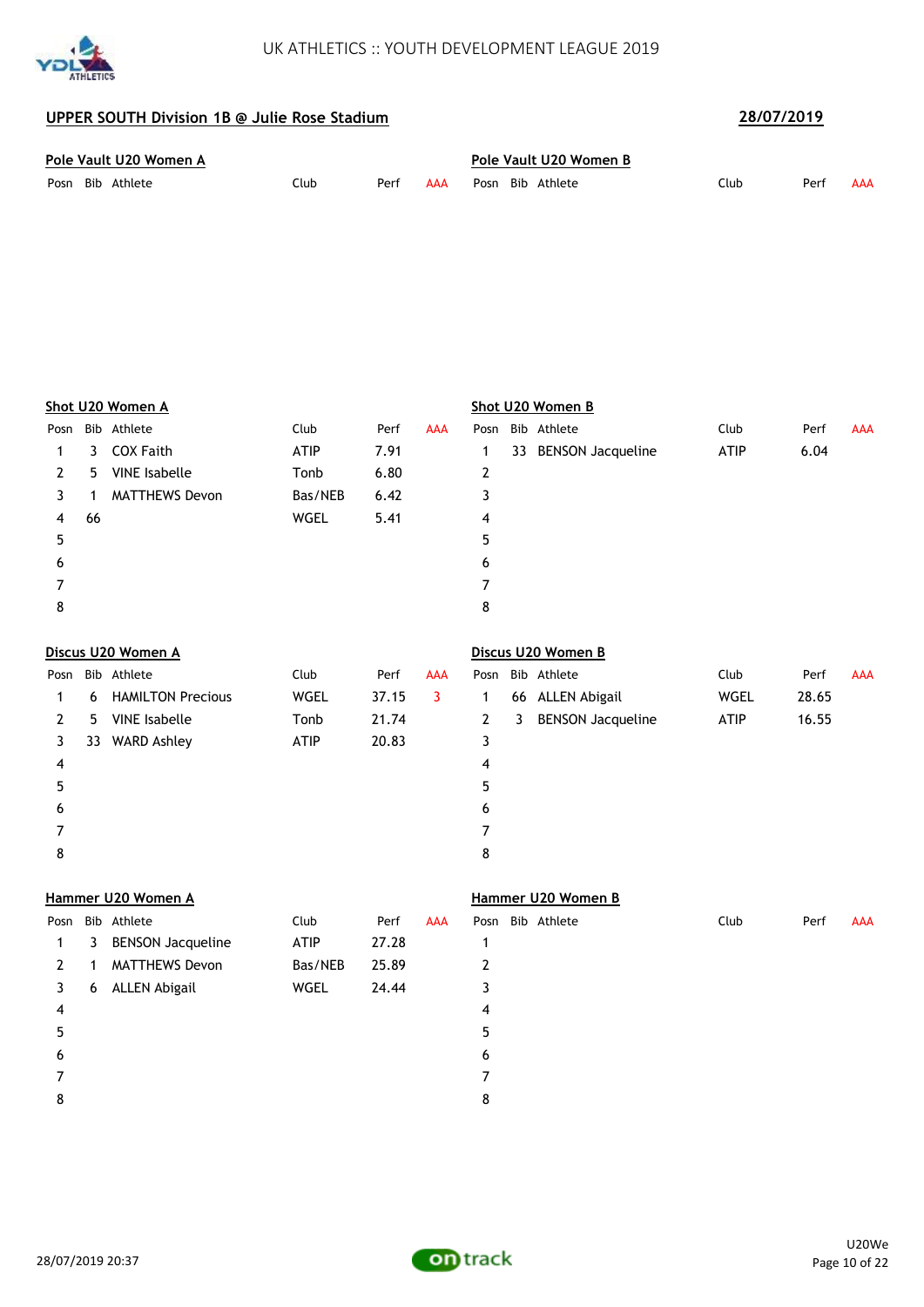

|      | <u>Javelin U20 Women A</u> |                       |             |       |            |      |    | Javelin U20 Women B |         |      |            |  |  |  |  |
|------|----------------------------|-----------------------|-------------|-------|------------|------|----|---------------------|---------|------|------------|--|--|--|--|
| Posn |                            | Bib Athlete           | Club        | Perf  | <b>AAA</b> | Posn |    | Bib Athlete         | Club    | Perf | <b>AAA</b> |  |  |  |  |
|      | 3                          | <b>WARD Ashley</b>    | <b>ATIP</b> | 30.34 |            |      | 11 | OLUOKUN Maryam      | Bas/NEB | 9.42 |            |  |  |  |  |
|      |                            | <b>MATTHEWS Devon</b> | Bas/NEB     | 29.67 |            | 2    |    |                     |         |      |            |  |  |  |  |
| 3.   | 5.                         | <b>VINE</b> Isabelle  | Tonb        | 17.23 |            | 3    |    |                     |         |      |            |  |  |  |  |
| 4    |                            |                       |             |       |            | 4    |    |                     |         |      |            |  |  |  |  |
| 5    |                            |                       |             |       |            | 5    |    |                     |         |      |            |  |  |  |  |
| 6    |                            |                       |             |       |            | 6    |    |                     |         |      |            |  |  |  |  |
|      |                            |                       |             |       |            |      |    |                     |         |      |            |  |  |  |  |
| 8    |                            |                       |             |       |            | 8    |    |                     |         |      |            |  |  |  |  |

### **4 x 100m U20 Women A**

| Posn No. Club |   |             | <b>Runners</b>                                                | Perf  |
|---------------|---|-------------|---------------------------------------------------------------|-------|
|               | 6 | WGEL        | OLUSESAN Temitope BUAKU Rhianna ROCASTLE Denesha LEWIS Eloise | 50.90 |
|               | 3 | <b>ATIP</b> | OGUNTUGA Gabrielle X MACEY Lauren ELSPASS Rosie X COX Faith   | 53.40 |
|               | 5 | Tonb        | BADHAM Victoria X O'HARA Jessica BOWART Emily X VINE Isabelle | 53.70 |
| 4             |   |             |                                                               |       |
| 5             |   |             |                                                               |       |
| 6             |   |             |                                                               |       |
|               |   |             |                                                               |       |
| 8             |   |             |                                                               |       |

### **4 x 400m U20 Women A**

 $\epsilon$  

| Posn No.  |                         |         | Club | <b>Runners</b>                                              | Perf     |
|-----------|-------------------------|---------|------|-------------------------------------------------------------|----------|
| $1 \quad$ |                         | Bas/NEB |      | DANIEL Ameria ASHLEY Beth ROLLS Scarlett X FREEGARD Holly X | 04:33.62 |
| 2         | $\overline{\mathbf{3}}$ | ATIP    |      | COX Faith MACEY Lauren GOODHAND Rebekah X TEALE SARRIS X    | 04:59.71 |
|           |                         |         |      |                                                             |          |
| 4         |                         |         |      |                                                             |          |
|           |                         |         |      |                                                             |          |

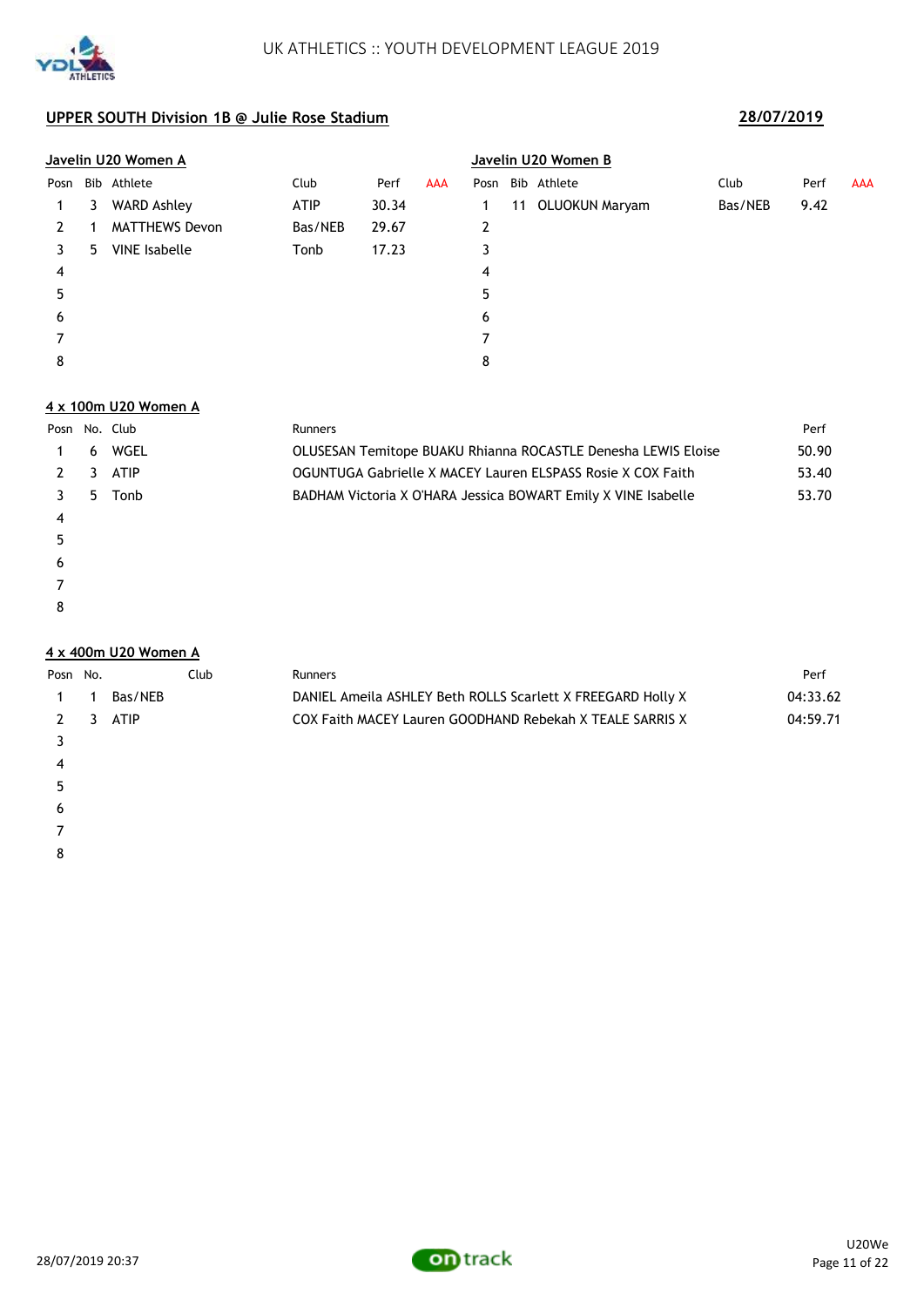

## **28/07/2019**

|      |   | 100m U17 Men A          | Wind        | $-2.0$   |                |                |    | 100m U17 Men B          | Wind        | $-0.2$   |                         |
|------|---|-------------------------|-------------|----------|----------------|----------------|----|-------------------------|-------------|----------|-------------------------|
| Posn |   | No. Athlete             | Club        | Perf     | <b>AAA</b>     |                |    | Posn No. Athlete        | Club        | Perf     | AAA                     |
| 1    | f | ALABA Tolani            | WGEL        | 11.23    | $\overline{2}$ | 1              | ff | <b>ONIGBANJO Sikiru</b> | WGEL        | 11.43    | $\overline{\mathbf{3}}$ |
| 2    | c | <b>GOODMAN Jake</b>     | <b>ATIP</b> | 11.37    | 3              | 2              |    | aa ELLIS Cameron        | Bas/NEB     | 11.68    | 4                       |
| 3    | a | <b>ONILOGBO Michael</b> | Bas/NEB     | 11.60    | 4              | 3              |    | cc FOX Harry            | <b>ATIP</b> | 14.78    |                         |
| 4    | e | <b>MILLIGAN Alex</b>    | Tonb        | 11.87    |                | 4              |    |                         |             |          |                         |
| 5    |   |                         |             |          |                | 5              |    |                         |             |          |                         |
| 6    |   |                         |             |          |                | 6              |    |                         |             |          |                         |
| 7    |   |                         |             |          |                | 7              |    |                         |             |          |                         |
| 8    |   |                         |             |          |                | 8              |    |                         |             |          |                         |
|      |   | 200m U17 Men A          | Wind        | $-2.1$   |                |                |    | 200m U17 Men B          | Wind        | $-0.4$   |                         |
| Posn |   | No. Athlete             | Club        | Perf     | <b>AAA</b>     |                |    | Posn No. Athlete        | Club        | Perf     | <b>AAA</b>              |
| 1    | a | <b>ONILOGBO Michael</b> | Bas/NEB     | 22.19    | $\mathbf{1}$   | 1              |    | cc GOODMAN Jake         | <b>ATIP</b> | 22.72    | $\mathbf{2}$            |
| 2    | f | <b>ONIGBANJO Sikiru</b> | WGEL        | 22.76    | $\overline{2}$ | 2              |    | ff MASSEMBO Merveilles  | WGEL        | 23.54    | 4                       |
| 3    | C | SAMWELL-NASH Kristian   | ATIP        | 22.77    | $\overline{2}$ | 3              |    |                         |             |          |                         |
| 4    | e | <b>MILLIGAN Alex</b>    | Tonb        | 25.12    |                | 4              |    |                         |             |          |                         |
| 5    |   |                         |             |          |                | 5              |    |                         |             |          |                         |
| 6    |   |                         |             |          |                | 6              |    |                         |             |          |                         |
| 7    |   |                         |             |          |                | $\overline{7}$ |    |                         |             |          |                         |
| 8    |   |                         |             |          |                | 8              |    |                         |             |          |                         |
|      |   | 400m U17 Men A          |             |          |                |                |    | 400m U17 Men B          |             |          |                         |
| Posn |   | No. Athlete             | Club        | Perf     | <b>AAA</b>     | Posn           |    | No. Athlete             | Club        | Perf     | <b>AAA</b>              |
| 1    | a | <b>ABASS Emmanuel</b>   | Bas/NEB     | 55.36    |                | 1              |    | aa JACKSON Harry        | Bas/NEB     | 55.58    |                         |
| 2    | f | <b>OSHODI Samuel</b>    | WGEL        | 56.13    |                | 2              |    |                         |             |          |                         |
| 3    | c | <b>WICKENS George</b>   | ATIP        | 56.74    |                | 3              |    |                         |             |          |                         |
| 4    | b | <b>CHRISTIE Luke</b>    | Camb H      | 57.10    |                | 4              |    |                         |             |          |                         |
| 5    |   |                         |             |          |                | 5              |    |                         |             |          |                         |
| 6    |   |                         |             |          |                | 6              |    |                         |             |          |                         |
| 7    |   |                         |             |          |                | 7              |    |                         |             |          |                         |
| 8    |   |                         |             |          |                | 8              |    |                         |             |          |                         |
|      |   | 800m U17 Men A          |             |          |                |                |    | 800m U17 Men B          |             |          |                         |
| Posn |   | No. Athlete             | Club        | Perf     | <b>AAA</b>     |                |    | Posn No. Athlete        | Club        | Perf     | <b>AAA</b>              |
| 1    | a | <b>LINSELL Toby</b>     | Bas/NEB     | 02:06.31 | 4              | 1              | e  | SINGLETERRY Adam        | Tonb        | 02:09.84 |                         |
| 2    |   | ee BEESTON Alexander    | Tonb        | 02:08.78 |                | 2              |    | aa HOUCHELL Daniel      | Bas/NEB     | 02:14.33 |                         |
| 3    |   |                         |             |          |                | 3              |    |                         |             |          |                         |
| 4    |   |                         |             |          |                | 4              |    |                         |             |          |                         |
| 5    |   |                         |             |          |                | 5              |    |                         |             |          |                         |
| 6    |   |                         |             |          |                | 6              |    |                         |             |          |                         |
| 7    |   |                         |             |          |                | 7              |    |                         |             |          |                         |
| 8    |   |                         |             |          |                | 8              |    |                         |             |          |                         |

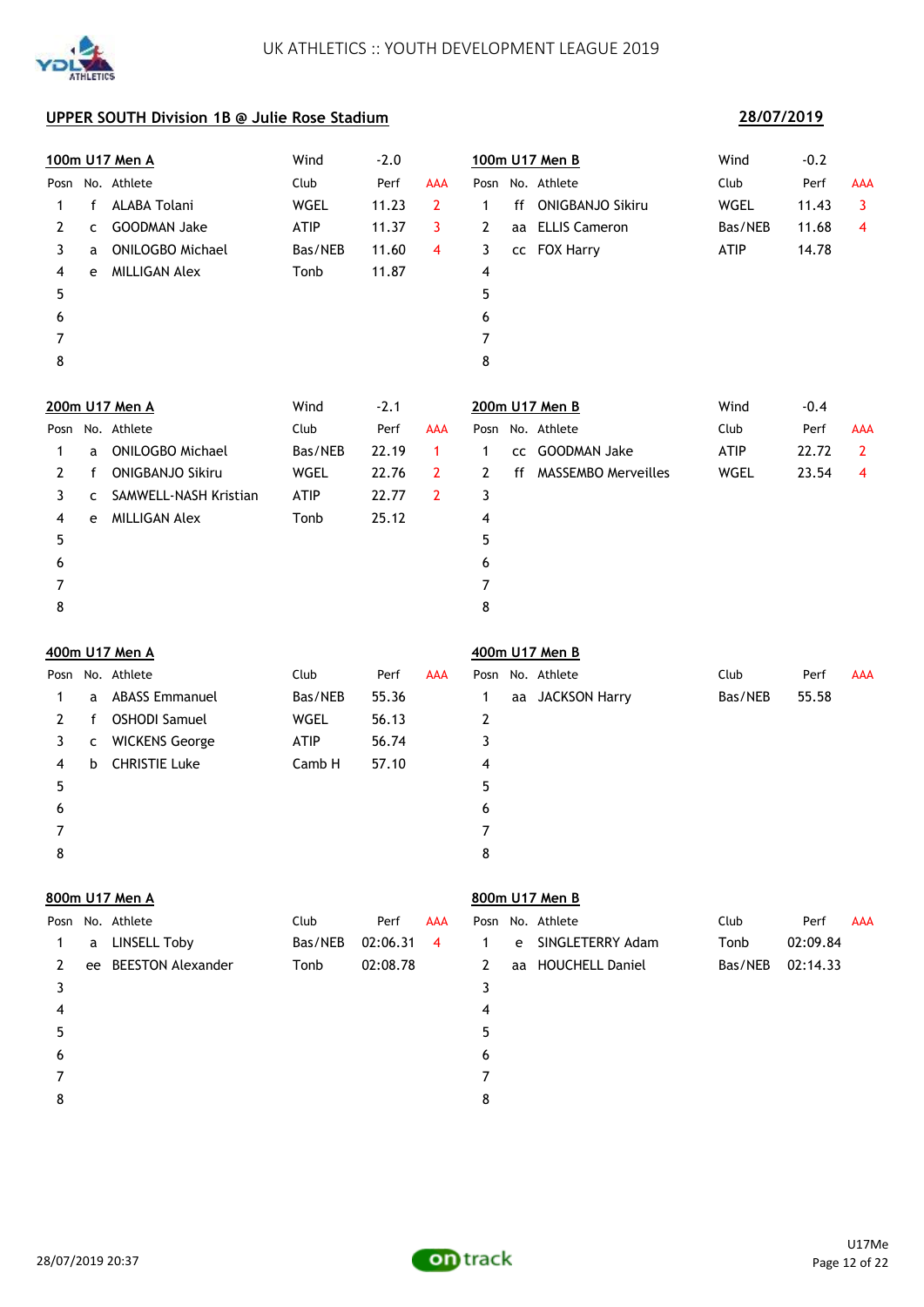

|   |    | 1500m U17 Men A          |         |          |            |   |   | 1500m U17 Men B        |         |          |            |
|---|----|--------------------------|---------|----------|------------|---|---|------------------------|---------|----------|------------|
|   |    | Posn No. Athlete         | Club    | Perf     | <b>AAA</b> |   |   | Posn No. Athlete       | Club    | Perf     | AAA        |
| 1 | A  | RASHBROOK Jamie          | Bas/NEB | 04:13.30 | 3          | 1 |   | EE DUBERY Matthew      | Tonb    | 04:33.60 |            |
| 2 | E. | <b>BEESTON Alexander</b> | Tonb    | 04:21.40 | 4          | 2 |   | AA MORRIS Daniel       | Bas/NEB | 04:39.00 |            |
| 3 |    | BB WOODS Louis           | Camb H  | 04:34.20 |            | 3 | B | OKOMAYIN John          | Camb H  | 04:42.30 |            |
| 4 |    |                          |         |          |            | 4 |   |                        |         |          |            |
| 5 |    |                          |         |          |            | 5 |   |                        |         |          |            |
| 6 |    |                          |         |          |            | 6 |   |                        |         |          |            |
| 7 |    |                          |         |          |            | 7 |   |                        |         |          |            |
| 8 |    |                          |         |          |            | 8 |   |                        |         |          |            |
|   |    | 3000m U17 Men A          |         |          |            |   |   | 3000m U17 Men B        |         |          |            |
|   |    | Posn No. Athlete         | Club    | Perf     | <b>AAA</b> |   |   | Posn No. Athlete       | Club    | Perf     | <b>AAA</b> |
| 1 | e  | <b>LOCKHART Thomas</b>   | Tonb    | 10:07.48 |            | 1 |   |                        |         |          |            |
| 2 |    |                          |         |          |            | 2 |   |                        |         |          |            |
| 3 |    |                          |         |          |            | 3 |   |                        |         |          |            |
| 4 |    |                          |         |          |            | 4 |   |                        |         |          |            |
| 5 |    |                          |         |          |            | 5 |   |                        |         |          |            |
| 6 |    |                          |         |          |            | 6 |   |                        |         |          |            |
| 7 |    |                          |         |          |            | 7 |   |                        |         |          |            |
| 8 |    |                          |         |          |            | 8 |   |                        |         |          |            |
|   |    | 100m Hurdles U17 Men A   | Wind    |          |            |   |   | 100m Hurdles U17 Men B | Wind    |          |            |
|   |    | Posn No. Athlete         | Club    | Perf     | AAA        |   |   | Posn No. Athlete       | Club    | Perf     | <b>AAA</b> |
| 1 | a  | <b>DALE Charlie</b>      | Bas/NEB | 15.11    | 4          | 1 |   |                        |         |          |            |
| 2 | C  | <b>MELLOR Luke</b>       | ATIP    | 16.58    |            | 2 |   |                        |         |          |            |
| 3 |    |                          |         |          |            | 3 |   |                        |         |          |            |
| 4 |    |                          |         |          |            | 4 |   |                        |         |          |            |
| 5 |    |                          |         |          |            | 5 |   |                        |         |          |            |
| 6 |    |                          |         |          |            | 6 |   |                        |         |          |            |
| 7 |    |                          |         |          |            | 7 |   |                        |         |          |            |
| 8 |    |                          |         |          |            | 8 |   |                        |         |          |            |
|   |    | 400m Hurdles U17 Men A   |         |          |            |   |   | 400m Hurdles U17 Men B |         |          |            |
|   |    | Posn No. Athlete         | Club    | Perf     | AAA        |   |   | Posn No. Athlete       | Club    | Perf     | <b>AAA</b> |
| 1 |    | aa HUME Jake             | Bas/NEB | 63.90    |            | 1 |   | A PAINTER Kevin        | Bas/NEB | 74.80    |            |
| 2 | e  | O'BRIEN Joshua           | Tonb    | 64.90    |            | 2 |   |                        |         |          |            |
| 3 |    |                          |         |          |            | 3 |   |                        |         |          |            |
| 4 |    |                          |         |          |            | 4 |   |                        |         |          |            |
| 5 |    |                          |         |          |            | 5 |   |                        |         |          |            |
| 6 |    |                          |         |          |            | 6 |   |                        |         |          |            |
| 7 |    |                          |         |          |            | 7 |   |                        |         |          |            |
| 8 |    |                          |         |          |            | 8 |   |                        |         |          |            |

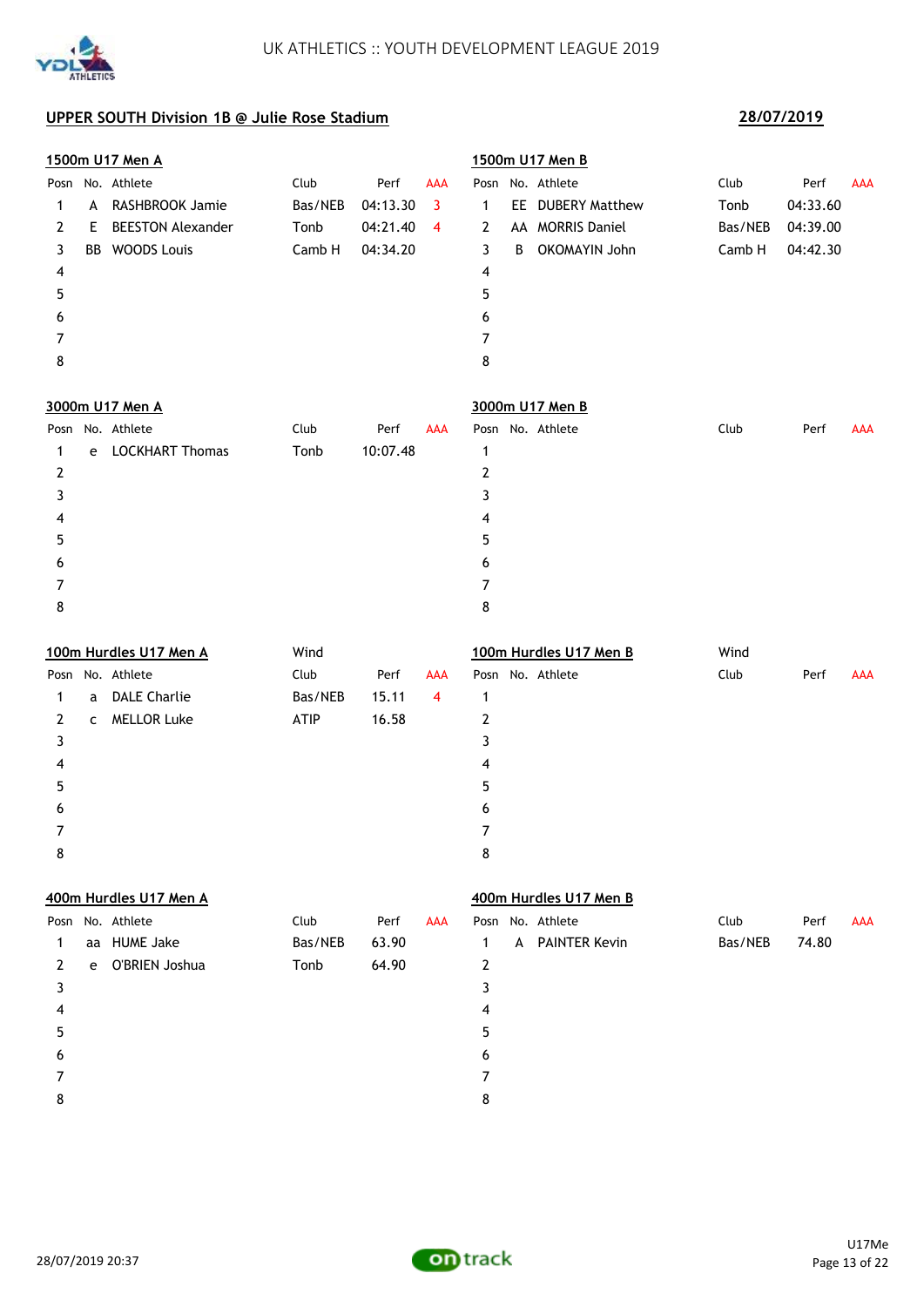

|      |    | 1500m s/c U17 Men A   |             |                  |                |                |              | 1500m s/c U17 Men B    |             |                |                         |
|------|----|-----------------------|-------------|------------------|----------------|----------------|--------------|------------------------|-------------|----------------|-------------------------|
| Posn |    | No. Athlete           | Club        | Perf             | <b>AAA</b>     |                |              | Posn No. Athlete       | Club        | Perf           | <b>AAA</b>              |
| 1    | e  | <b>DUBERY Matthew</b> | Tonb        | 05:12.70         |                | 1              |              | <b>CC STIVAL Louis</b> | <b>ATIP</b> | 06:37.40       |                         |
| 2    | A  | <b>HUNT Thomas</b>    | Bas/NEB     | 06:12.00         |                | 2              |              |                        |             |                |                         |
| 3    | C. | SAMWELL-NASH Kristian | <b>ATIP</b> | 06:30.60         |                | 3              |              |                        |             |                |                         |
| 4    |    |                       |             |                  |                | 4              |              |                        |             |                |                         |
| 5    |    |                       |             |                  |                | 5              |              |                        |             |                |                         |
| 6    |    |                       |             |                  |                | 6              |              |                        |             |                |                         |
| 7    |    |                       |             |                  |                | 7              |              |                        |             |                |                         |
| 8    |    |                       |             |                  |                | 8              |              |                        |             |                |                         |
|      |    | Long Jump U17 Men A   |             |                  |                |                |              | Long Jump U17 Men B    |             |                |                         |
| Posn |    | Bib Athlete           | Club        | Perf             | <b>AAA</b>     | Posn           |              | Bib Athlete            | Club        | Perf           | <b>AAA</b>              |
| 1    | A  | <b>ELLIS Cameron</b>  | Bas/NEB     | $5.39 - 01.0$    | $\overline{1}$ | 1              |              | AA AKINYEMI Damope     | Bas/NEB     | $5.11 - 00.94$ | $\overline{\mathbf{3}}$ |
| 2    | E  | <b>SWABY Lewis</b>    | Tonb        | $5.28 - 00.10$ 2 |                | $\overline{2}$ |              | CC CHAPMAN Owen        | <b>ATIP</b> | 5.18 0.00      |                         |
| 3    | F  | <b>OSHODI Samuel</b>  | <b>WGEL</b> | $5.76 - 00.7$ 4  |                | 3              |              |                        |             |                |                         |
| 4    | C  | <b>MELLOR Luke</b>    | ATIP        | $5.51 - 01.1$    |                | 4              |              |                        |             |                |                         |
| 5    |    |                       |             |                  |                | 5              |              |                        |             |                |                         |
| 6    |    |                       |             |                  |                | 6              |              |                        |             |                |                         |
| 7    |    |                       |             |                  |                | $\overline{7}$ |              |                        |             |                |                         |
| 8    |    |                       |             |                  |                | 8              |              |                        |             |                |                         |
|      |    | High Jump U17 Men A   |             |                  |                |                |              | High Jump U17 Men B    |             |                |                         |
| Posn |    | Bib Athlete           | Club        | Perf             | <b>AAA</b>     | Posn           |              | Bib Athlete            | Club        | Perf           | <b>AAA</b>              |
| 1    |    | A AKINYEMI Damope     | Bas/NEB     | 1.85             |                | $1 =$          | $\mathsf{C}$ | <b>STIVAL Louis</b>    | <b>ATIP</b> | 1.60           |                         |

|     | A AKINYEMI Damope | Bas/NEB | 1.85        |    | 1= C STIVAL Louis | <b>ATIP</b> | 1.60 |
|-----|-------------------|---------|-------------|----|-------------------|-------------|------|
| 2 E | BEASTY Zac        | Tonb    | $1.75 \t 4$ |    | 1= AA HUNT Thomas | Bas/NEB     | 1.60 |
|     | 3 CC BURY Quinn   | ATIP    | 1.60        | -3 | EE SWABY Lewis    | Tonb        | 1.40 |
| 4 F | OSHODI Samuel     | WGEL    |             |    |                   |             |      |

| h Jump U17 Men B |                  |             |      |    |  |  |  |  |  |  |
|------------------|------------------|-------------|------|----|--|--|--|--|--|--|
|                  | n Bib Athlete    | Club        | Perf | A. |  |  |  |  |  |  |
|                  | - C STIVAL Louis | <b>ATIP</b> | 1.60 |    |  |  |  |  |  |  |
|                  | AA HUNT Thomas   | Bas/NEB     | 1.60 |    |  |  |  |  |  |  |
|                  | EE SWABY Lewis   | Tonb        | 1.40 |    |  |  |  |  |  |  |

|      |   | Triple Jump U17 Men A |             |       |            | Triple Jump U17 Men B |                      |             |       |                |  |
|------|---|-----------------------|-------------|-------|------------|-----------------------|----------------------|-------------|-------|----------------|--|
| Posn |   | Bib Athlete           | Club        | Perf  | <b>AAA</b> | Posn                  | Bib Athlete          | Club        | Perf  | <b>AAA</b>     |  |
|      | A | ASHMEAD SHOYE Aaron   | Bas/NEB     | 13.74 |            |                       | AA ADESIYAN Michael  | Bas/NEB     | 12.71 | $\mathbf{2}$   |  |
| 2    |   | ALAJIKI Michael       | <b>ATIP</b> | 13.16 | 1.         | 2                     | MASINDO Kevin<br>CC. | <b>ATIP</b> | 11.80 | $\overline{4}$ |  |
| 3    |   |                       |             |       |            | 3                     |                      |             |       |                |  |
| 4    |   |                       |             |       |            | 4                     |                      |             |       |                |  |
| 5    |   |                       |             |       |            | 5                     |                      |             |       |                |  |
| 6    |   |                       |             |       |            | 6                     |                      |             |       |                |  |
|      |   |                       |             |       |            |                       |                      |             |       |                |  |
| 8    |   |                       |             |       |            | 8                     |                      |             |       |                |  |

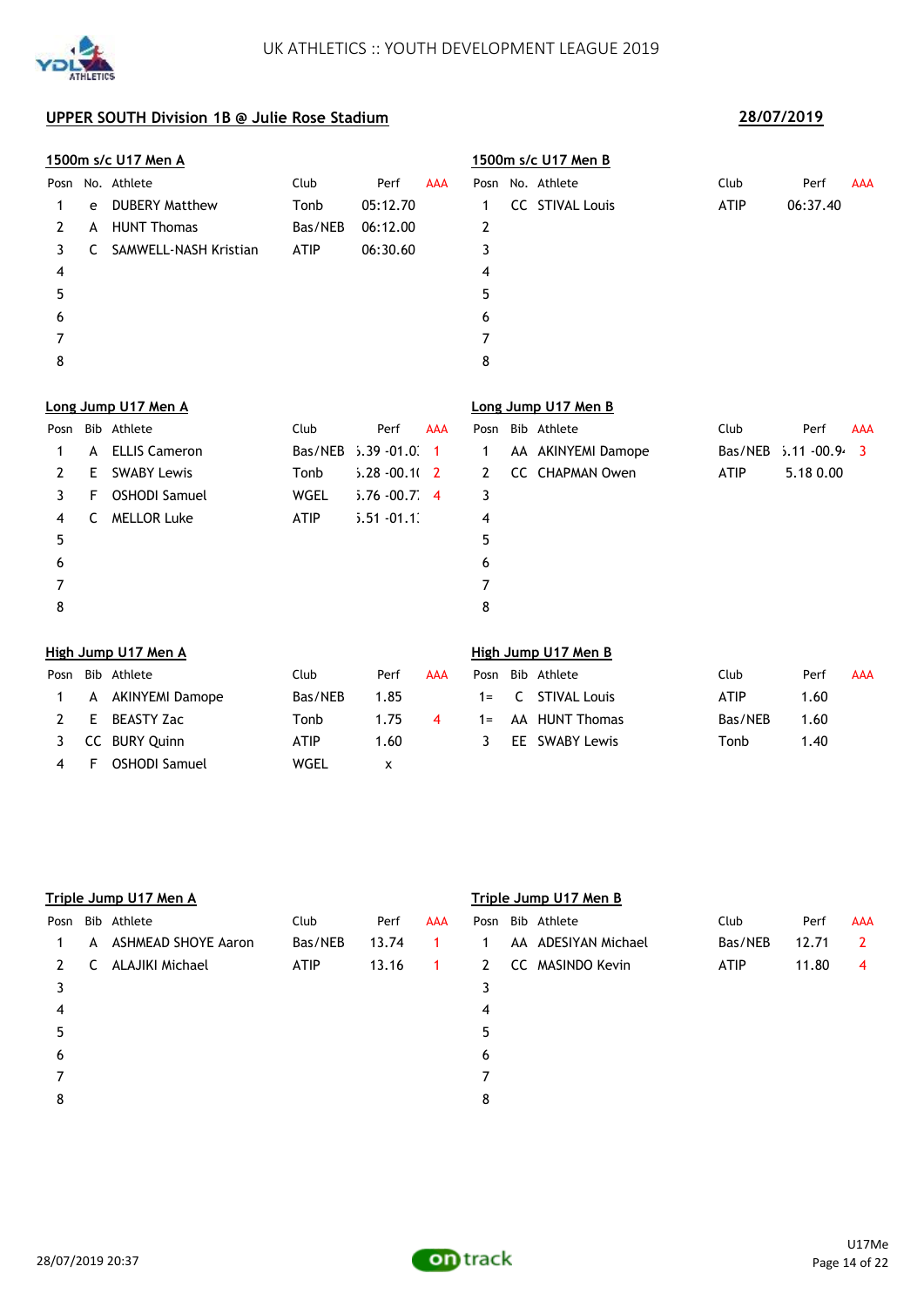



| Pole Vault U17 Men A |                       |      |      |     |  |  | Pole Vault U17 Men B |      |      |     |  |  |  |
|----------------------|-----------------------|------|------|-----|--|--|----------------------|------|------|-----|--|--|--|
|                      | Posn Bib Athlete      | Club | Perf | AAA |  |  | Posn Bib Athlete     | Club | Perf | AAA |  |  |  |
| - F -                | ALABA Tolani          | WGEL | 3.35 |     |  |  |                      |      |      |     |  |  |  |
|                      | 2 C FOTHERINGHAM Theo | ATIP | 3.20 |     |  |  |                      |      |      |     |  |  |  |

|      |    | Shot U17 Men A     |         |       |            | Shot U17 Men B |  |                     |         |       |            |  |
|------|----|--------------------|---------|-------|------------|----------------|--|---------------------|---------|-------|------------|--|
| Posn |    | Bib Athlete        | Club    | Perf  | <b>AAA</b> |                |  | Posn Bib Athlete    | Club    | Perf  | <b>AAA</b> |  |
|      |    | A IKEJI Kenneth    | Bas/NEB | 13.44 | 1          | 1              |  | AA ONILOGBO Michael | Bas/NEB | 10.04 |            |  |
| 2    | E. | O'BRIEN Joshua     | Tonb    | 10.31 |            | $2^{\circ}$    |  | EE WHITE Guy        | Tonb    | 7.62  |            |  |
| 3    | B  | <b>HUNT Samuel</b> | Camb H  | 7.84  |            | 3              |  |                     |         |       |            |  |
| 4    |    |                    |         |       |            | 4              |  |                     |         |       |            |  |
| 5    |    |                    |         |       |            | 5.             |  |                     |         |       |            |  |
| 6    |    |                    |         |       |            | 6              |  |                     |         |       |            |  |
|      |    |                    |         |       |            |                |  |                     |         |       |            |  |
| 8    |    |                    |         |       |            | 8              |  |                     |         |       |            |  |
|      |    |                    |         |       |            |                |  |                     |         |       |            |  |

|             |    | Discus U17 Men A   |         |       |            | Discus U17 Men B |  |                   |         |       |            |  |
|-------------|----|--------------------|---------|-------|------------|------------------|--|-------------------|---------|-------|------------|--|
|             |    | Posn Bib Athlete   | Club    | Perf  | <b>AAA</b> | Posn             |  | Bib Athlete       | Club    | Perf  | <b>AAA</b> |  |
|             | A  | IKEJI Kenneth      | Bas/NEB | 34.36 | 3          |                  |  | AA BAXTER Roshaun | Bas/NEB | 23.88 |            |  |
| $2^{\circ}$ | Е. | <b>WHITE Guy</b>   | Tonb    | 30.88 | 4          | 2                |  |                   |         |       |            |  |
| 3.          | B  | <b>HUNT Samuel</b> | Camb H  | 29.83 | 4          | 3                |  |                   |         |       |            |  |
| 4           |    |                    |         |       |            | 4                |  |                   |         |       |            |  |
| 5           |    |                    |         |       |            | 5                |  |                   |         |       |            |  |
| 6           |    |                    |         |       |            | 6                |  |                   |         |       |            |  |
|             |    |                    |         |       |            |                  |  |                   |         |       |            |  |
| 8           |    |                    |         |       |            | 8                |  |                   |         |       |            |  |

# **Hammer U17 Men A Hammer U17 Men B** Posn Bib Athlete **AAA Club** Perf AAA Posn Bib Athlete **Club** Perf AAA 1 A IKEJI Kenneth Bas/NEB 71.84 1 1 2 2  $3<sup>3</sup>$  $4 \overline{4}$  $5$  $6$ 7 7 8 8

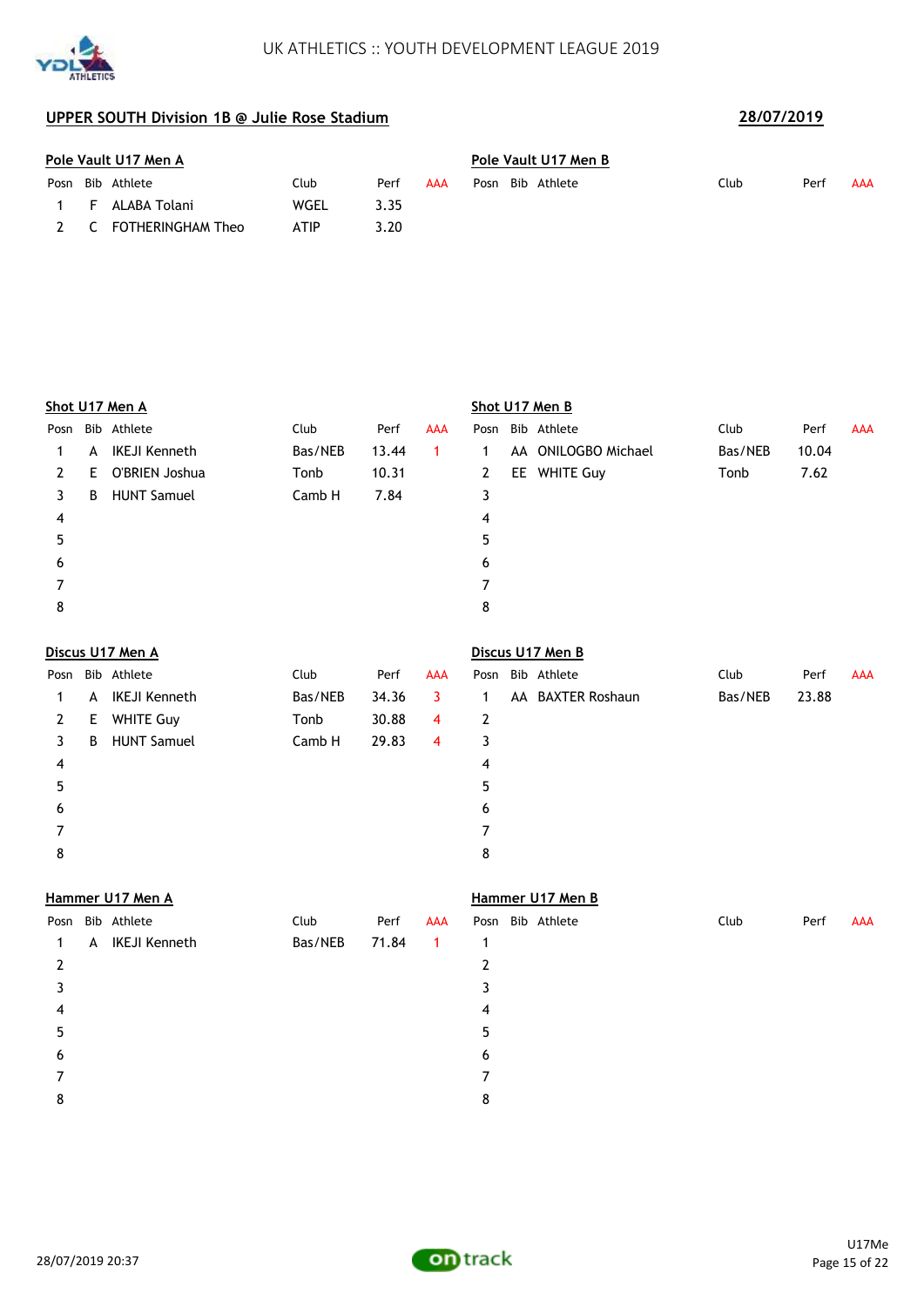

|      |    | Javelin U17 Men A  |             |       |     | Javelin U17 Men B |    |                       |             |       |            |  |
|------|----|--------------------|-------------|-------|-----|-------------------|----|-----------------------|-------------|-------|------------|--|
| Posn |    | Bib Athlete        | Club        | Perf  | AAA | Posn              |    | Bib Athlete           | Club        | Perf  | <b>AAA</b> |  |
|      | B  | <b>BROWN Eddie</b> | Camb H      | 46.83 | 3   |                   |    | <b>BB</b> HUNT Samuel | Camb H      | 30.28 |            |  |
| 2    |    | <b>MELLOR Luke</b> | <b>ATIP</b> | 40.85 | 4   | 2                 |    | CC FOX Harry          | <b>ATIP</b> | 23.55 |            |  |
| 3    | A  | PATTISON Toby      | Bas/NEB     | 39.52 | 4   | 3                 | EE |                       | Tonb        | 19.08 |            |  |
| 4    | E. | <b>WHITE Guy</b>   | Tonb        | 26.92 |     | 4                 |    | AA BAXTER Roshaun     | Bas/NEB     | 18.93 |            |  |
| 5    |    |                    |             |       |     | 5                 |    |                       |             |       |            |  |
| 6    |    |                    |             |       |     | 6                 |    |                       |             |       |            |  |
|      |    |                    |             |       |     | 7                 |    |                       |             |       |            |  |
| 8    |    |                    |             |       |     | 8                 |    |                       |             |       |            |  |

### **4 x 100m U17 Men A**

**ATHLETICS** 

| Posn No. Club |   |             | <b>Runners</b>                                                              | Perf  |
|---------------|---|-------------|-----------------------------------------------------------------------------|-------|
|               | a | Bas/NEB     | ASHMEAD SHOYE Aaron HARDING Joseph ONILOGBO Michael PASCALL-MENZIE JC 44.08 |       |
|               | C | <b>ATIP</b> | FOAD Tammo GARSIDE Adam MASINDO Kevin STIVAL Louis                          | 49.28 |
|               |   |             |                                                                             |       |
| 4             |   |             |                                                                             |       |
| 5             |   |             |                                                                             |       |
| 6             |   |             |                                                                             |       |
|               |   |             |                                                                             |       |
| 8             |   |             |                                                                             |       |

### **4 x 400m U17 Men A**

| Posn No. Club |   |         | Runners                                                 | Perf     |
|---------------|---|---------|---------------------------------------------------------|----------|
|               | a | Bas/NEB | MERIDEW Luke RASHBROOK Jamie JACKSON Harry LINSELL Toby | 03:40.80 |
|               |   |         |                                                         |          |
|               |   |         |                                                         |          |
| 4             |   |         |                                                         |          |
| 5             |   |         |                                                         |          |
| 6             |   |         |                                                         |          |
|               |   |         |                                                         |          |
| 8             |   |         |                                                         |          |

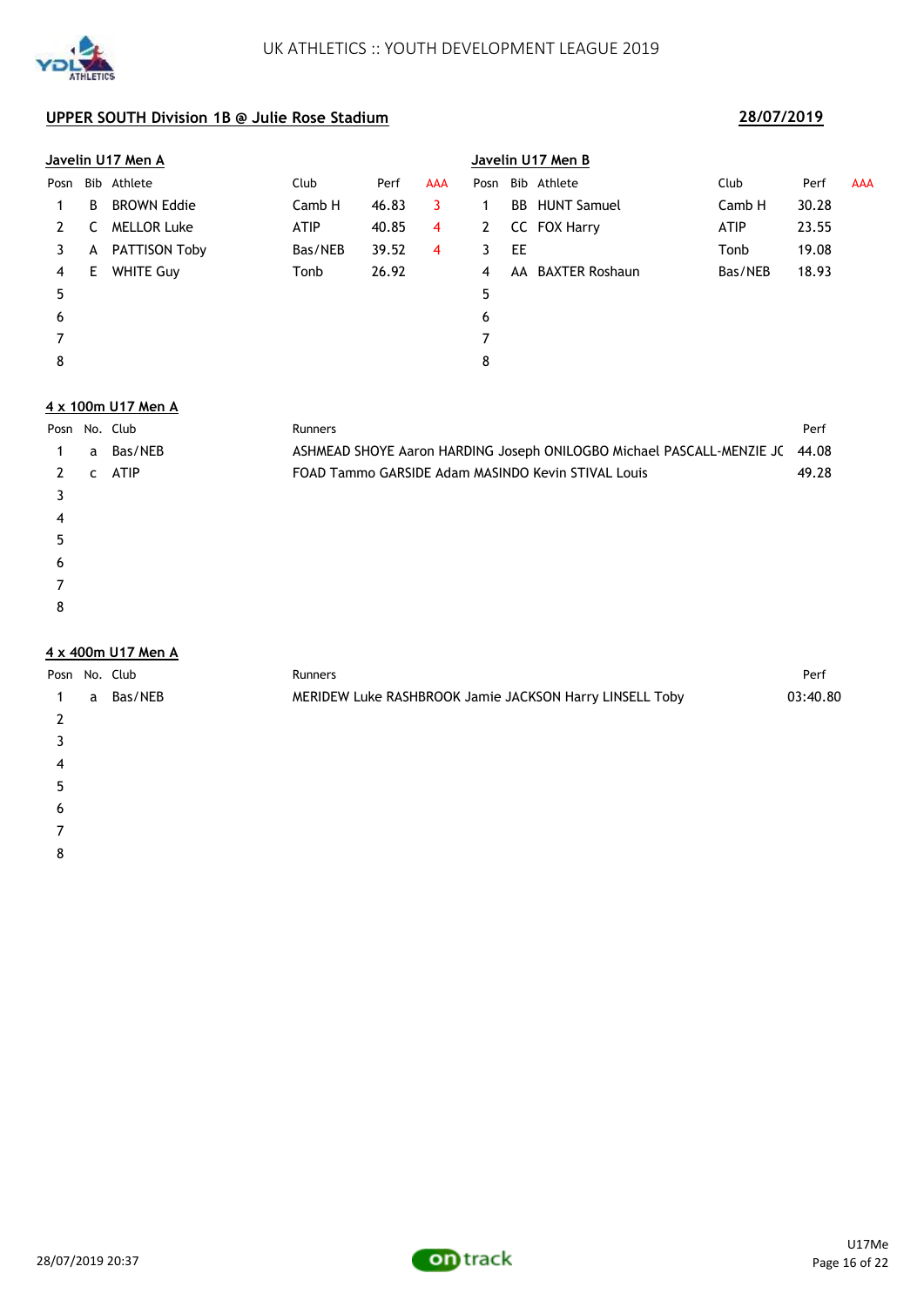

# **100m U17 Women A** Wind .03 **100m U17 Women B** Wind -0.6 Posn No. Athlete Club Perf AAA Posn No. Athlete Club Perf AAA 1 b OWUSUWAAH Marian Camb H 12.81 4 1 ff JOHN Yemi mary WGEL 13.34 2 f ANDERSON Sophie MGEL 12.98 4 2 ee RIXON Maisie Tonb 13.57 3 c SUMNER Chloe ATIP 13.07 4 3 cc OGUNTUGA Gabrielle ATIP 13.60 4 a TANIMOWO Queen Bas/NEB 13.20 4 aa Bas/NEB 14.82 5 e BADHAM Valeria **Tonb** 13.75 5  $6$ 7 7 8 8 **200m U17 Women A** Wind **200m U17 Women B** Wind Posn No. Athlete Club Perf AAA Posn No. Athlete Club Perf AAA 1 e ROSE Keira Tonb 26.35 3 1 cc YEANDLE BRONWYN ATIP 27.21 2 f ANDERSON Sophie WGEL 26.38 3 2 aa TANIMOWO Queen Bas/NEB 27.59 3 a HINSON Lottie Bas/NEB 26.99 4 3 ee RIXON Maisie Tonb 27.94 4 c DAVIS Imogen ATIP 27.02 4  $5$  $6$ 7 7 8 8 **300m U17 Women A 300m U17 Women B** Posn No. Athlete Club Perf AAA Posn No. Athlete Club Perf AAA 1 a ROLLS Scarlett Bas/NEB 42.50 3 1 e BADHAM Valeria Tonb 44.40 2 c SUMNER Chloe 644.80 ATIP 42.90 3 2 aa HINSON Lottie 65 Bas/NEB 44.80 3 f BOYCE Kyra WGEL 43.70 4 3 cc OGUNTUGA Gabrielle ATIP 46.90 4 ee O'DONNELL Eliz Tonb 43.90 4 4 ff DOBSON Rennay WGEL 48.60  $5$  $6$ 7 7 8 8 **800m U17 Women A 800m U17 Women B** Posn No. Athlete Club Perf AAA Posn No. Athlete Club Perf AAA 1 c SAWYER Maddy ATIP 02:15.84 2 1 a HARRIS Madison Bas/NEB 02:28.40 2 aa FREEGARD Holly Bas/NEB 02:17.98 2 2 cc ROGER Elisha ATIP 02:32.62 3 e GOMEZ Teniqua Tonb 02:40.57 3

**28/07/2019**

 $4 \overline{4}$  $5$  $6$ 7 7 8 8

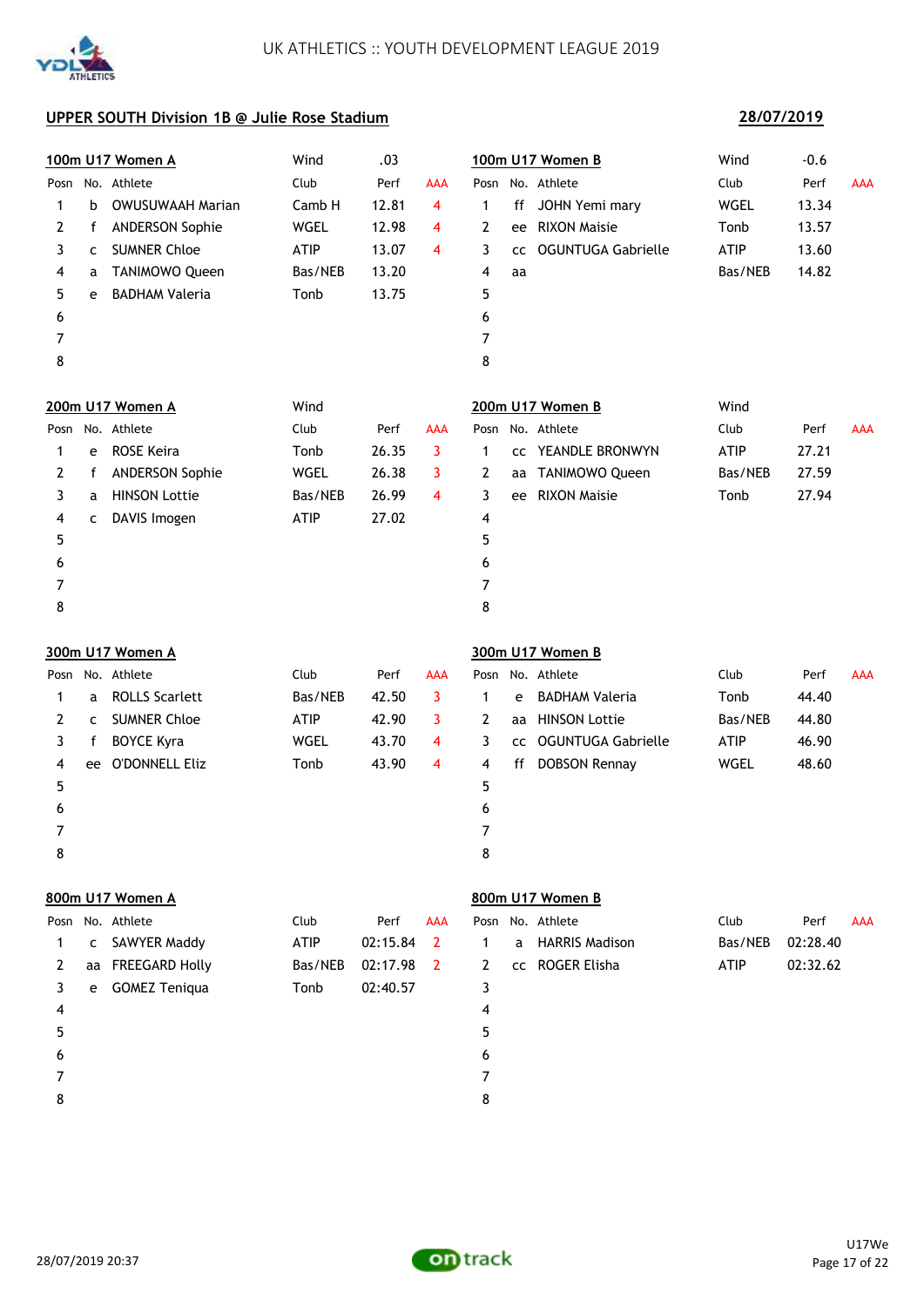

|      |    | 1500m U17 Women A        |         |          |              |              | 1500m U17 Women B        |             |          |                |
|------|----|--------------------------|---------|----------|--------------|--------------|--------------------------|-------------|----------|----------------|
| Posn |    | No. Athlete              | Club    | Perf     | <b>AAA</b>   |              | Posn No. Athlete         | Club        | Perf     | <b>AAA</b>     |
| 1    | a  | <b>HARRIS Megan</b>      | Bas/NEB | 04:54.80 | 4            | 1            | CC CHAPPELL Jildou       | <b>ATIP</b> | 05:34.60 |                |
| 2    | C  | ROGER Elisha             | ATIP    | 05:08.90 |              | 2            | EE GOMEZ Teniqua         | Tonb        | 06:16.60 |                |
| 3    | Е  | <b>CRUSH Amber</b>       | Tonb    | 05:24.20 |              | 3            |                          |             |          |                |
| 4    |    |                          |         |          |              | 4            |                          |             |          |                |
| 5    |    |                          |         |          |              | 5            |                          |             |          |                |
| 6    |    |                          |         |          |              | 6            |                          |             |          |                |
| 7    |    |                          |         |          |              | 7            |                          |             |          |                |
| 8    |    |                          |         |          |              | 8            |                          |             |          |                |
|      |    | 3000m U17 Women A        |         |          |              |              | 3000m U17 Women B        |             |          |                |
|      |    | Posn No. Athlete         | Club    | Perf     | <b>AAA</b>   |              | Posn No. Athlete         | Club        | Perf     | AAA            |
| 1    | C  | GOODHAND Rebekah         | ATIP    | 13:19.64 |              | 1            |                          |             |          |                |
| 2    |    |                          |         |          |              | 2            |                          |             |          |                |
| 3    |    |                          |         |          |              | 3            |                          |             |          |                |
| 4    |    |                          |         |          |              | 4            |                          |             |          |                |
| 5    |    |                          |         |          |              | 5            |                          |             |          |                |
| 6    |    |                          |         |          |              | 6            |                          |             |          |                |
| 7    |    |                          |         |          |              | 7            |                          |             |          |                |
| 8    |    |                          |         |          |              | 8            |                          |             |          |                |
|      |    | 80m Hurdles U17 Women A  | Wind    | $-0.6$   |              |              | 80m Hurdles U17 Women B  | Wind        |          |                |
|      |    | Posn No. Athlete         | Club    | Perf     | <b>AAA</b>   |              | Posn No. Athlete         | Club        | Perf     | AAA            |
| 1    | c  | <b>TEALE SARRIS</b>      | ATIP    | 12.57    | 4            | 1            | e LACEY Kaliyah          | Tonb        | 12.99    | $\overline{4}$ |
| 2    | ee | <b>BADHAM Victoria</b>   | Tonb    | 12.84    | 4            | 2            |                          |             |          |                |
| 3    | a  | <b>OKENLA Moyo</b>       | Bas/NEB | 12.85    | 4            | 3            |                          |             |          |                |
| 4    |    |                          |         |          |              | 4            |                          |             |          |                |
| 5    |    |                          |         |          |              | 5            |                          |             |          |                |
| 6    |    |                          |         |          |              | 6            |                          |             |          |                |
| 7    |    |                          |         |          |              | 7            |                          |             |          |                |
| 8    |    |                          |         |          |              | 8            |                          |             |          |                |
|      |    | 300m Hurdles U17 Women A |         |          |              |              | 300m Hurdles U17 Women B |             |          |                |
|      |    | Posn No. Athlete         | Club    | Perf     | <b>AAA</b>   |              | Posn No. Athlete         | Club        | Perf     | <b>AAA</b>     |
| 1    | A  | <b>ROLLS Scarlett</b>    | Bas/NEB | 45.80    | $\mathbf{2}$ | $\mathbf{1}$ |                          |             |          |                |
| 2    | E. | <b>O'BRIEN Rebekah</b>   | Tonb    | 46.40    | 3            | $\mathbf{2}$ |                          |             |          |                |
| 3    |    |                          |         |          |              | 3            |                          |             |          |                |
| 4    |    |                          |         |          |              | 4            |                          |             |          |                |
| 5    |    |                          |         |          |              | 5            |                          |             |          |                |
| 6    |    |                          |         |          |              | 6            |                          |             |          |                |
| 7    |    |                          |         |          |              | 7            |                          |             |          |                |
| 8    |    |                          |         |          |              | 8            |                          |             |          |                |

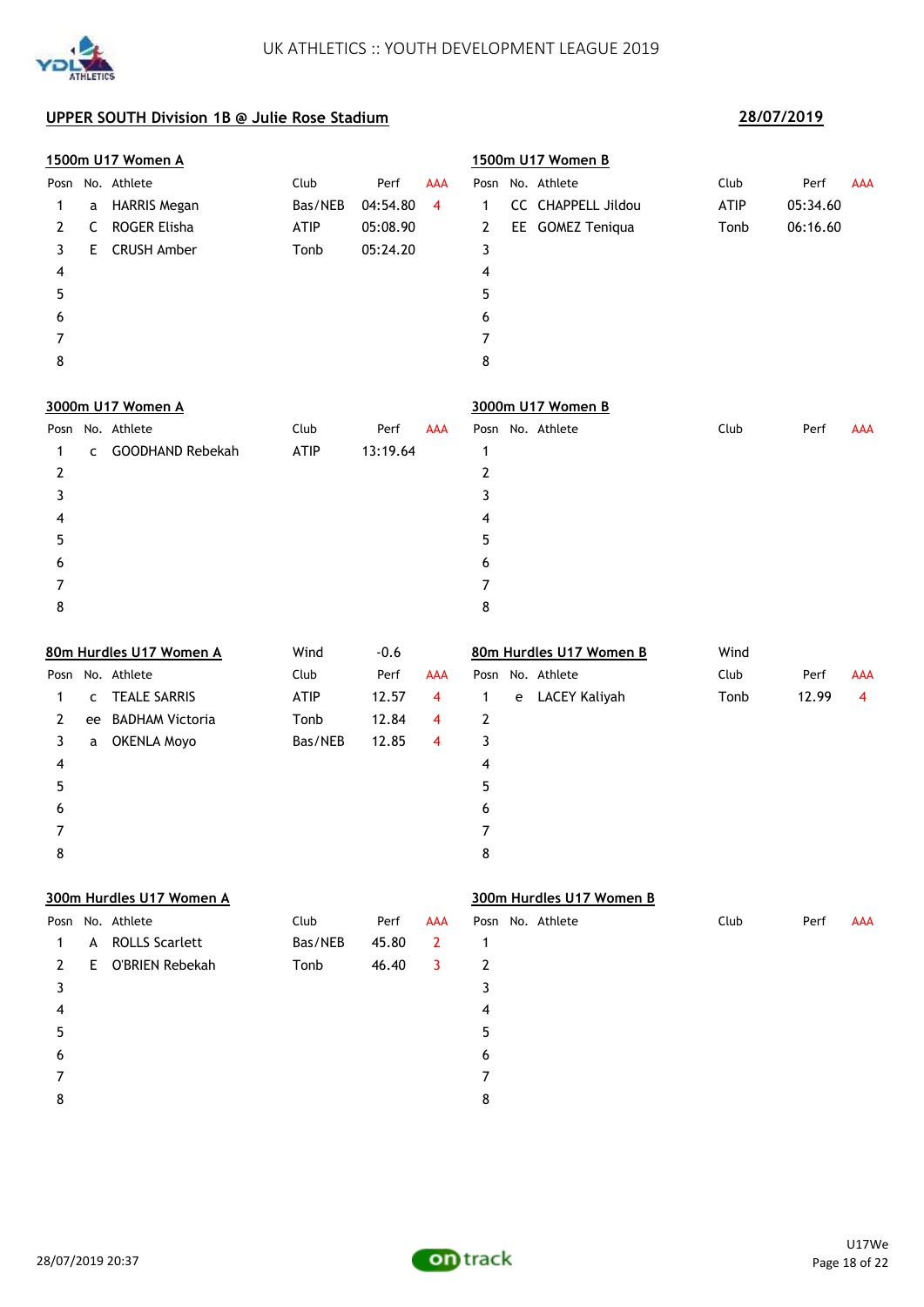

|              | 1500m s/c U17 Women A |                        |         |          |                | 1500m s/c U17 Women B |     |                        |         |          |            |  |
|--------------|-----------------------|------------------------|---------|----------|----------------|-----------------------|-----|------------------------|---------|----------|------------|--|
| Posn         |                       | No. Athlete            | Club    | Perf     | <b>AAA</b>     |                       |     | Posn No. Athlete       | Club    | Perf     | <b>AAA</b> |  |
| 1            | a                     | <b>IVES Abigail</b>    | Bas/NEB | 05:13.70 | $\overline{2}$ | 1                     |     | AA HARRIS Daizy        | Bas/NEB | 06:15.90 |            |  |
| 2            |                       |                        |         |          |                | 2                     |     |                        |         |          |            |  |
| 3            |                       |                        |         |          |                | 3                     |     |                        |         |          |            |  |
| 4            |                       |                        |         |          |                | 4                     |     |                        |         |          |            |  |
| 5            |                       |                        |         |          |                | 5                     |     |                        |         |          |            |  |
| 6            |                       |                        |         |          |                | 6                     |     |                        |         |          |            |  |
| 7            |                       |                        |         |          |                | 7                     |     |                        |         |          |            |  |
| 8            |                       |                        |         |          |                | 8                     |     |                        |         |          |            |  |
|              |                       | Long Jump U17 Women A  |         |          |                |                       |     | Long Jump U17 Women B  |         |          |            |  |
| Posn         |                       | Bib Athlete            | Club    | Perf     | <b>AAA</b>     | Posn                  |     | Bib Athlete            | Club    | Perf     | <b>AAA</b> |  |
| 1            | C                     | DAVIS Imogen           | ATIP    | 5.23     | 3              | 1                     | CC. | <b>ELSPASS Rosie</b>   | ATIP    | 4.45     |            |  |
| $\mathbf{2}$ | E                     | O'BRIEN Rebekah        | Tonb    | 4.97     | $\overline{4}$ | 2                     | EE. | <b>BADHAM Victoria</b> | Tonb    | 4.25     |            |  |
| 3            | A                     | <b>EDWARDS Aneya</b>   | Bas/NEB | 4.70     |                | 3                     |     | AA OKENLA Moyo         | Bas/NEB | 4.04     |            |  |
| 4            |                       |                        |         |          |                | 4                     |     |                        |         |          |            |  |
| 5            |                       |                        |         |          |                | 5                     |     |                        |         |          |            |  |
| 6            |                       |                        |         |          |                | 6                     |     |                        |         |          |            |  |
| 7            |                       |                        |         |          |                | 7                     |     |                        |         |          |            |  |
| 8            |                       |                        |         |          |                | 8                     |     |                        |         |          |            |  |
|              |                       | High Jumn 1117 Women A |         |          |                |                       |     | High Jumn 1117 Women R |         |          |            |  |

|      |   | High Jump U17 Women A     |             |      |            | High Jump U17 Women B |  |                  |             |      |     |  |
|------|---|---------------------------|-------------|------|------------|-----------------------|--|------------------|-------------|------|-----|--|
| Posn |   | Bib Athlete               | Club        | Perf | <b>AAA</b> | Posn                  |  | Bib Athlete      | Club        | Perf | AAA |  |
|      | E | O'BRIEN Rebekah           | Tonb        | 1.60 |            |                       |  | EE LACEY Kaliyah | Tonb        | 1.40 |     |  |
|      | A | ROLLS Scarlett            | Bas/NEB     | 1.55 |            | 2                     |  | C ELSPASS Rosie  | <b>ATIP</b> | 1.35 |     |  |
|      |   | 3 CC SADLER-REEVES Yasmin | <b>ATIP</b> | 1.40 |            |                       |  |                  |             |      |     |  |

|      | Triple Jump U17 Women A |                        |             |       |     |   |  | Triple Jump U17 Women B |      |      |            |  |  |  |  |
|------|-------------------------|------------------------|-------------|-------|-----|---|--|-------------------------|------|------|------------|--|--|--|--|
| Posn |                         | Bib Athlete            | Club        | Perf  | AAA |   |  | Posn Bib Athlete        | Club | Perf | <b>AAA</b> |  |  |  |  |
|      | A                       | OKENLA Moyo            | Bas/NEB     | 10.57 | 2   |   |  |                         |      |      |            |  |  |  |  |
| 2    | E.                      | <b>BADHAM Victoria</b> | Tonb        | 10.09 | 4   | 2 |  |                         |      |      |            |  |  |  |  |
| 3.   | C.                      | SADLER-REEVES Yasmin   | <b>ATIP</b> | 10.02 | 4   | 3 |  |                         |      |      |            |  |  |  |  |
| 4    |                         |                        |             |       |     | 4 |  |                         |      |      |            |  |  |  |  |
| 5    |                         |                        |             |       |     | 5 |  |                         |      |      |            |  |  |  |  |
| 6    |                         |                        |             |       |     | 6 |  |                         |      |      |            |  |  |  |  |
|      |                         |                        |             |       |     |   |  |                         |      |      |            |  |  |  |  |
| 8    |                         |                        |             |       |     | 8 |  |                         |      |      |            |  |  |  |  |

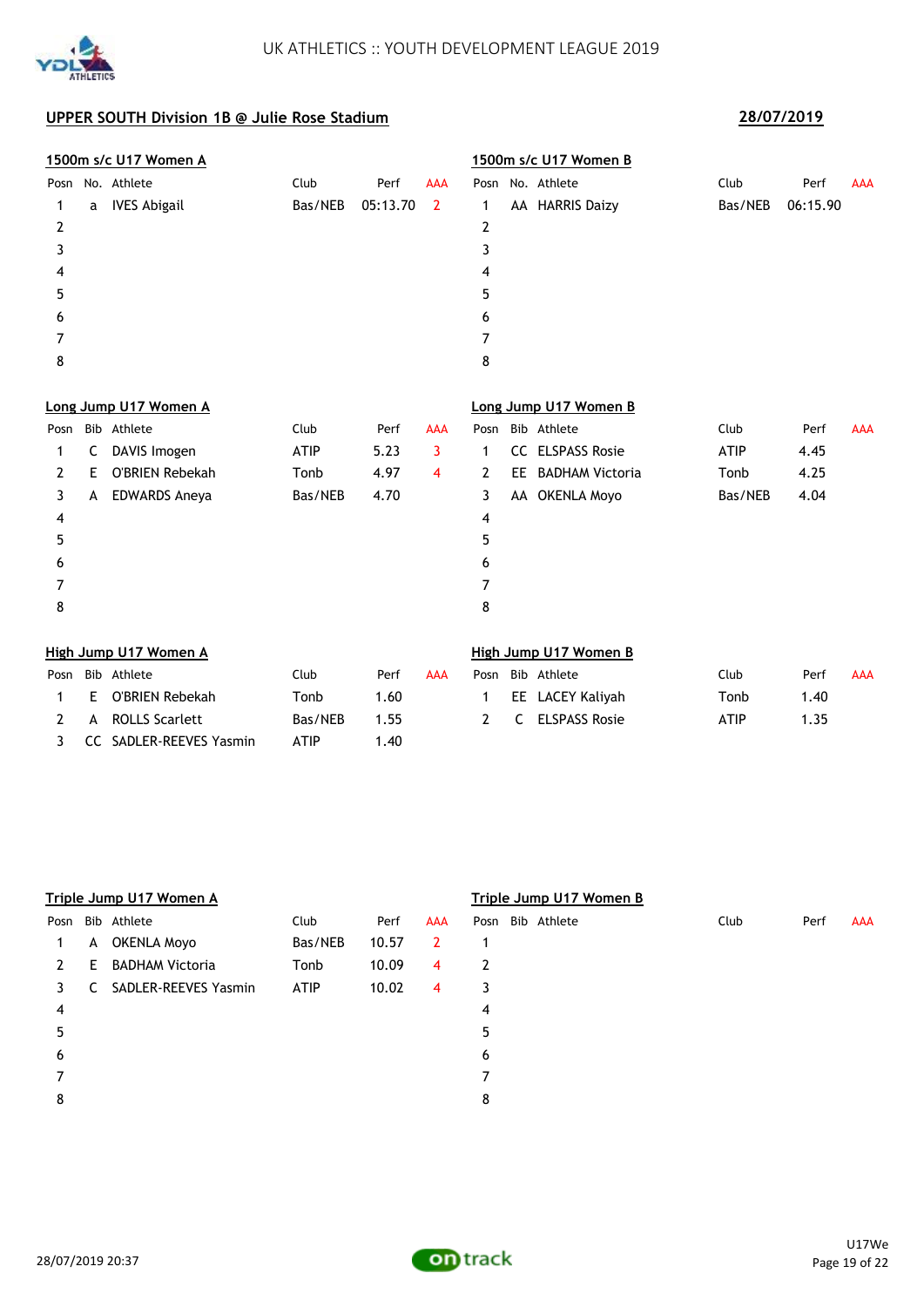

**ATHLETICS** 

|      | Pole Vault U17 Women A |             |      | Pole Vault U17 Women B |      |               |             |      |     |  |  |
|------|------------------------|-------------|------|------------------------|------|---------------|-------------|------|-----|--|--|
| Posn | Bib Athlete            | Club        | Perf | AAA                    | Posn | Bib Athlete   | Club        | Perf | AAA |  |  |
|      | C YEANDLE BRONWYN      | <b>ATIP</b> | 2.15 |                        |      | CC EYLES Erin | <b>ATIP</b> | 2.00 |     |  |  |
|      | 2 E RIDGE Freya        | Tonb        | 2.00 |                        |      |               |             |      |     |  |  |

|      | Shot U17 Women A |                      |             |       |            |      | Shot U17 Women B |                |         |      |            |  |  |  |
|------|------------------|----------------------|-------------|-------|------------|------|------------------|----------------|---------|------|------------|--|--|--|
| Posn |                  | Bib Athlete          | Club        | Perf  | <b>AAA</b> | Posn |                  | Bib Athlete    | Club    | Perf | <b>AAA</b> |  |  |  |
|      | B                | <b>STEWART Abbie</b> | Camb H      | 10.14 | 4          |      | AA               | WRIGHT Terrika | Bas/NEB | 8.04 |            |  |  |  |
| 2    | E.               | <b>RIXON Maisie</b>  | Tonb        | 9.99  | 4          | 2    |                  |                |         |      |            |  |  |  |
| 3    | A                | OSEWA Gabrielle      | Bas/NEB     | 9.39  | 4          | 3    |                  |                |         |      |            |  |  |  |
| 4    | C                | <b>HYLAND Maja</b>   | <b>ATIP</b> | 7.06  |            | 4    |                  |                |         |      |            |  |  |  |
| 5    |                  |                      |             |       |            | 5    |                  |                |         |      |            |  |  |  |
| 6    |                  |                      |             |       |            | 6    |                  |                |         |      |            |  |  |  |
|      |                  |                      |             |       |            | 7    |                  |                |         |      |            |  |  |  |
| 8    |                  |                      |             |       |            | 8    |                  |                |         |      |            |  |  |  |
|      |                  |                      |             |       |            |      |                  |                |         |      |            |  |  |  |

| Discus U17 Women A |                      |             |       |     |      |  | Discus U17 Women B |                                |       |            |  |  |  |
|--------------------|----------------------|-------------|-------|-----|------|--|--------------------|--------------------------------|-------|------------|--|--|--|
|                    |                      | Club        | Perf  | AAA | Posn |  |                    | Club                           | Perf  | <b>AAA</b> |  |  |  |
| B                  | <b>STEWART Abbie</b> | Camb H      | 30.38 | 3   |      |  |                    | Bas/NEB                        | 13.92 |            |  |  |  |
| A                  | OSEWA Gabrielle      | Bas/NEB     | 23.79 | 4   | 2    |  |                    |                                |       |            |  |  |  |
| F                  | SIKIRU Simbiyat      | WGEL        | 22.68 |     | 3    |  |                    |                                |       |            |  |  |  |
|                    | <b>HYLAND Maja</b>   | <b>ATIP</b> | 15.25 |     | 4    |  |                    |                                |       |            |  |  |  |
|                    |                      |             |       |     | 5    |  |                    |                                |       |            |  |  |  |
|                    |                      |             |       |     | 6    |  |                    |                                |       |            |  |  |  |
|                    |                      |             |       |     | 7    |  |                    |                                |       |            |  |  |  |
|                    |                      |             |       |     | 8    |  |                    |                                |       |            |  |  |  |
|                    |                      | Bib Athlete |       |     |      |  |                    | Bib Athlete<br>AA ARTHUR VANNA |       |            |  |  |  |

### **Hammer U17 Women A Hammer U17 Women B**

| Posn |    | Bib Athlete           | Club        | Perf  | AAA |   | Posn Bib Athlete | Club | Perf | <b>AAA</b> |
|------|----|-----------------------|-------------|-------|-----|---|------------------|------|------|------------|
| 1    | F. | SIKIRU Simbiyat       | WGEL        | 49.99 | -2  |   |                  |      |      |            |
| 2    | B  | <b>STEWART Abbie</b>  | Camb H      | 44.79 | -2  | 2 |                  |      |      |            |
| 3    | A  | <b>WRIGHT Terrika</b> | Bas/NEB     | 21.58 |     | 3 |                  |      |      |            |
| 4    | C  | <b>HARDING Rachel</b> | <b>ATIP</b> | 20.49 |     | 4 |                  |      |      |            |
| 5    |    |                       |             |       |     | 5 |                  |      |      |            |
| 6    |    |                       |             |       |     | 6 |                  |      |      |            |
| 7    |    |                       |             |       |     |   |                  |      |      |            |
| 8    |    |                       |             |       |     | 8 |                  |      |      |            |
|      |    |                       |             |       |     |   |                  |      |      |            |

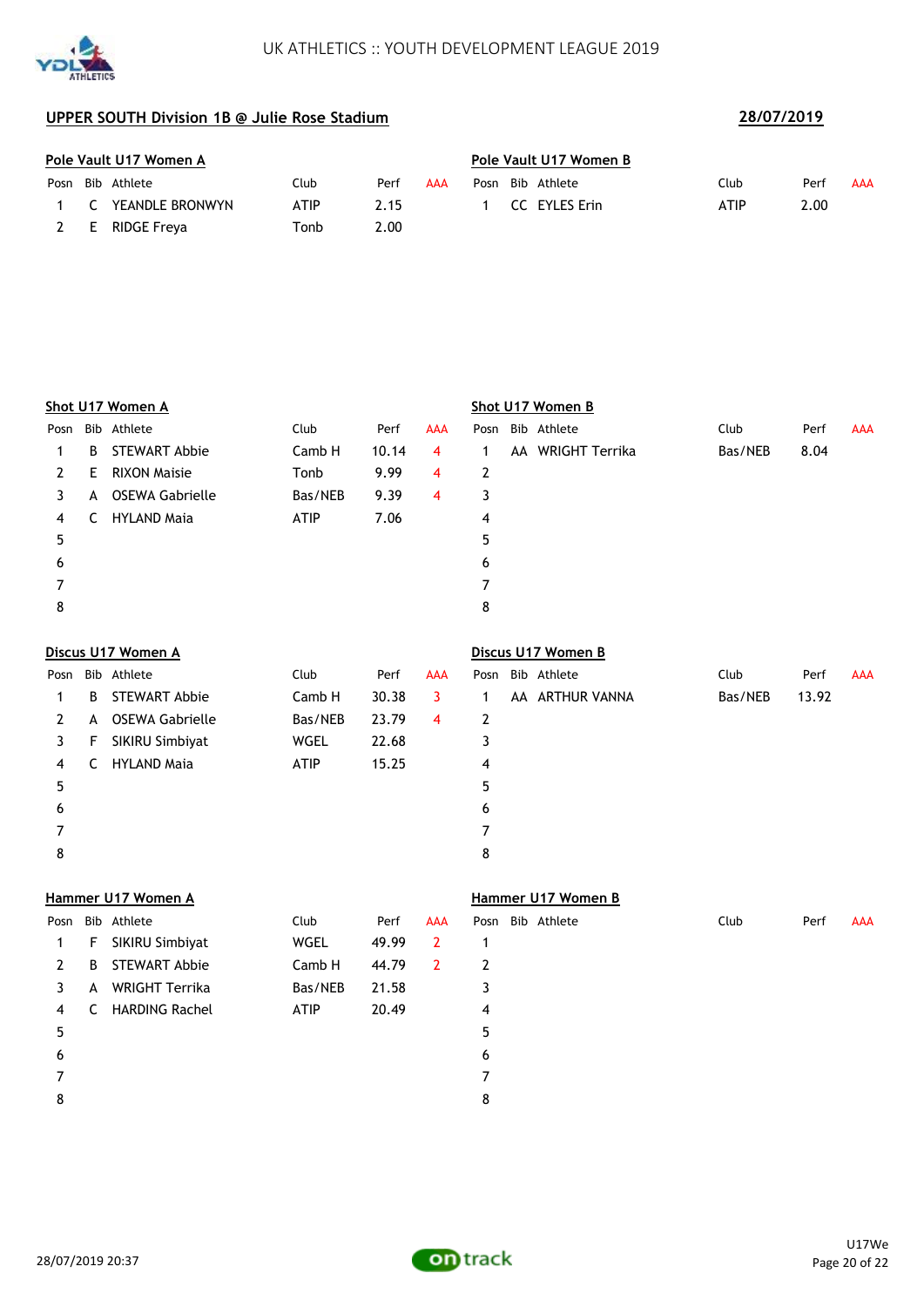

|      |   | <u>Javelin U17 Women A</u> |         |       |            | Javelin U17 Women B |       |                    |             |       |            |  |
|------|---|----------------------------|---------|-------|------------|---------------------|-------|--------------------|-------------|-------|------------|--|
| Posn |   | Bib Athlete                | Club    | Perf  | <b>AAA</b> | Posn                |       | Bib Athlete        | Club        | Perf  | <b>AAA</b> |  |
|      | A | <b>MORTLOCK Harriette</b>  | Bas/NEB | 43.31 |            |                     | - E - | JONES Keira        | Tonb        | 26.78 |            |  |
|      | C | <b>HYLAND Maja</b>         | ATIP    | 31.68 | 4          | $\mathbf{2}$        |       | CC CHAPPELL Jildou | <b>ATIP</b> | x     |            |  |
|      |   | EE O'DONNELL Eliz          | Tonb    | 27.68 |            | 3                   |       |                    |             |       |            |  |
| 4    |   |                            |         |       |            | 4                   |       |                    |             |       |            |  |
| 5    |   |                            |         |       |            | 5                   |       |                    |             |       |            |  |
| 6    |   |                            |         |       |            | 6                   |       |                    |             |       |            |  |
|      |   |                            |         |       |            |                     |       |                    |             |       |            |  |
| 8    |   |                            |         |       |            | 8                   |       |                    |             |       |            |  |

### **4 x 100m U17 Women A**

|   |              | Posn No. Club | Runners                                                 | Perf  |
|---|--------------|---------------|---------------------------------------------------------|-------|
|   | $\mathsf{C}$ | ATIP          | DAVIS Imogen YEANDLE BRONWYN TEALE SARRIS SAXBY Ella    | 51.02 |
|   |              | WGEL          | BOYCE Kyra ANDERSON Sophie DOBSON Rennay JOHN Yemi mary | 52.09 |
|   | a            | Bas/NEB       | ARTHUR VANNA OSEWA Gabrielle OKENLA Moyo SIBBONS Aleeya | 52.23 |
|   | e            | Tonb          | LACEY Kaliyah ROSE Keira RIXON Maisie BADHAM Valeria    | 52.92 |
|   |              |               |                                                         |       |
| 6 |              |               |                                                         |       |

- 
- 

### **4 x 300m U17 Women A**

|                | Posn No. Club | <b>Runners</b>                                           | Perf     |
|----------------|---------------|----------------------------------------------------------|----------|
| $\overline{1}$ | e Tonb        | BOWART Emily ROSE Keira RIDGE Freya O'DONNELL Eliz       | 02:56.89 |
|                | 2 f WGEL      | ANDERSON Sophie BOYCE Kyra MCARDELL Hollie DOBSON Rennay | 02:59.06 |
|                | 3 c ATIP      | SUMNER Chloe SAWYER Maddy ROGER Elisha CHAPPELL Jildou   | 03:08.04 |
| -4             |               |                                                          |          |

- 
- $5<sub>5</sub>$
- $\epsilon$
- 
-